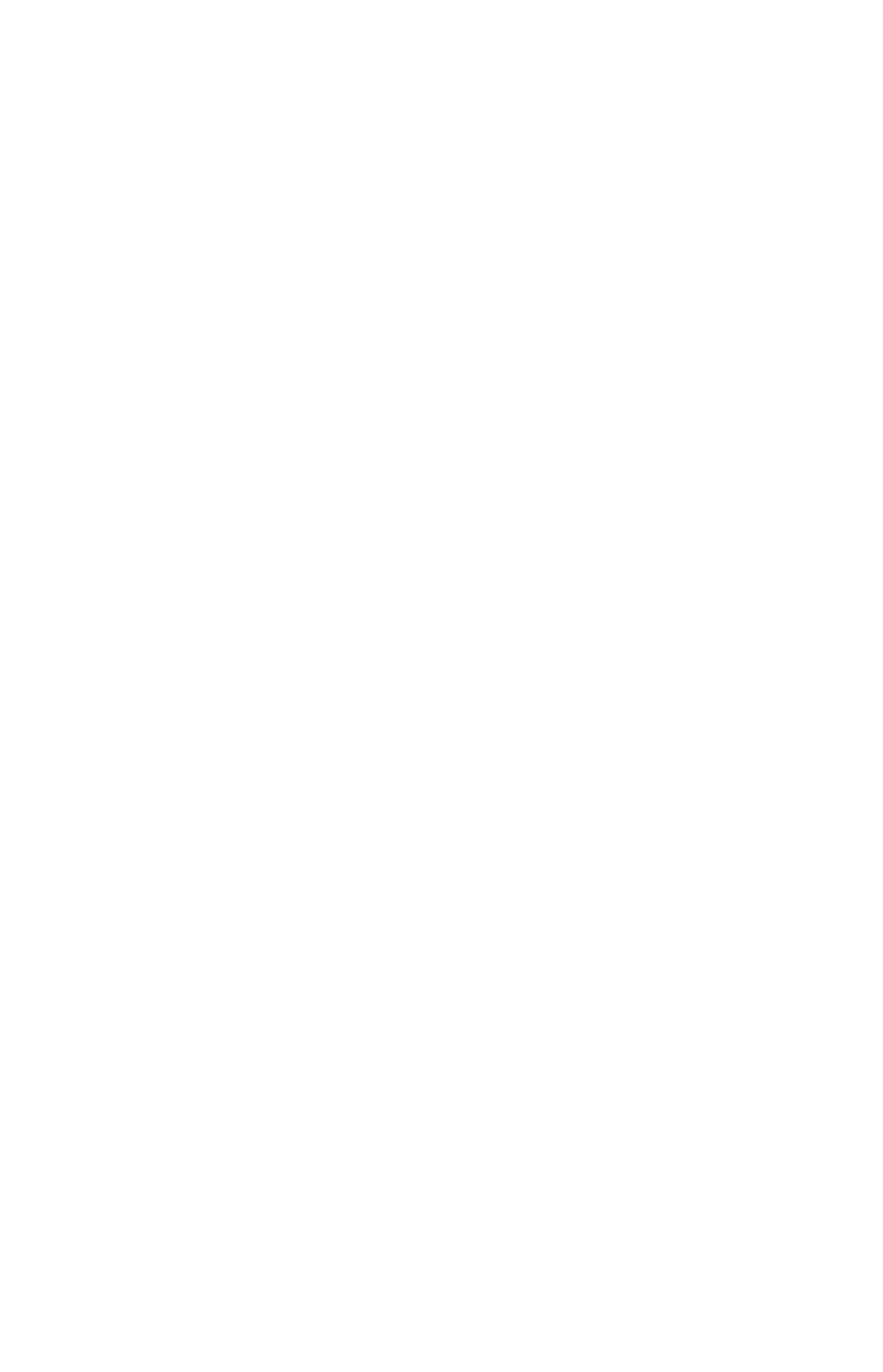## **Stories From Beyond The Grill**

**a tale of griddle pans, spatulas and melted cheese**



*V1 / 2018*  **royale eatery**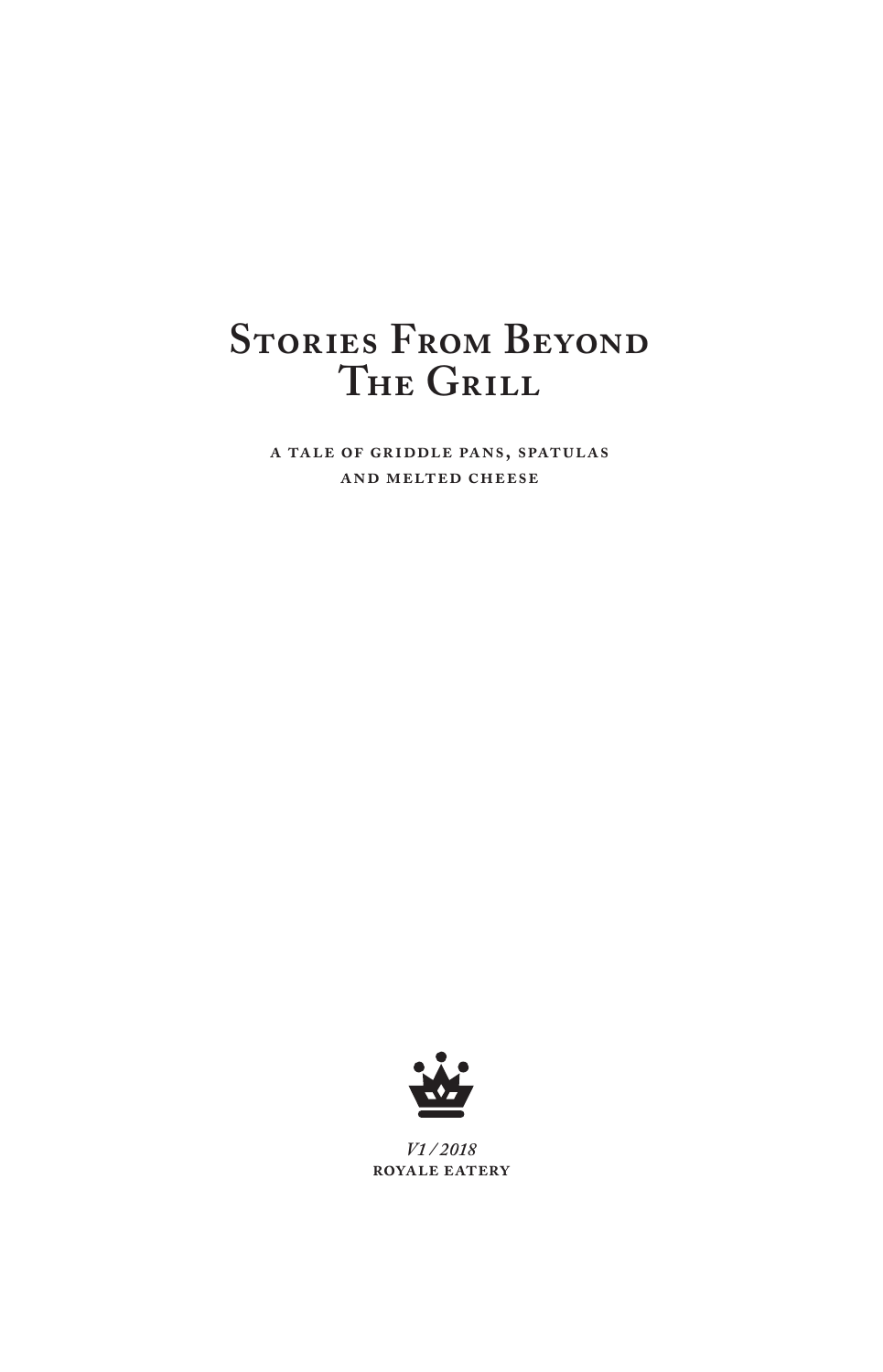#### **Please note:**

#### **unfortunately we do not accept cheques, american express or diner's club.**

**both floors of royale eatery are non-smoking, including twisps & e-cigarettes.**

**a 12% service charge will be included for tables of 5 or more people. corkage of r 45.00 per 750ml bottle / 1 bottle per 4 guests a surcharge of r 40.00 will be implemented for shares.**

**all home-made burgers & sauces are prepared fresh on site, daily.**  WE DO NOT USE ANY MSG, COLOURANTS OR ADDITIVES (MAY CONTAIN NUTS). **our chicken is free-range and our milk and yoghurt is rBST hormone free.**

**we pride ourselves on our excellent food and service. if you feel that either is not up to a high standard, please let the manager know so that we can fix things immediately.** 

**since 2003** 

**waitresses' hair by:** 

scar

**22 kloof st. tel: 021 422 5900** **waitresses' yoga by:** 



**1st floor, lifestyle centre, kloof st.**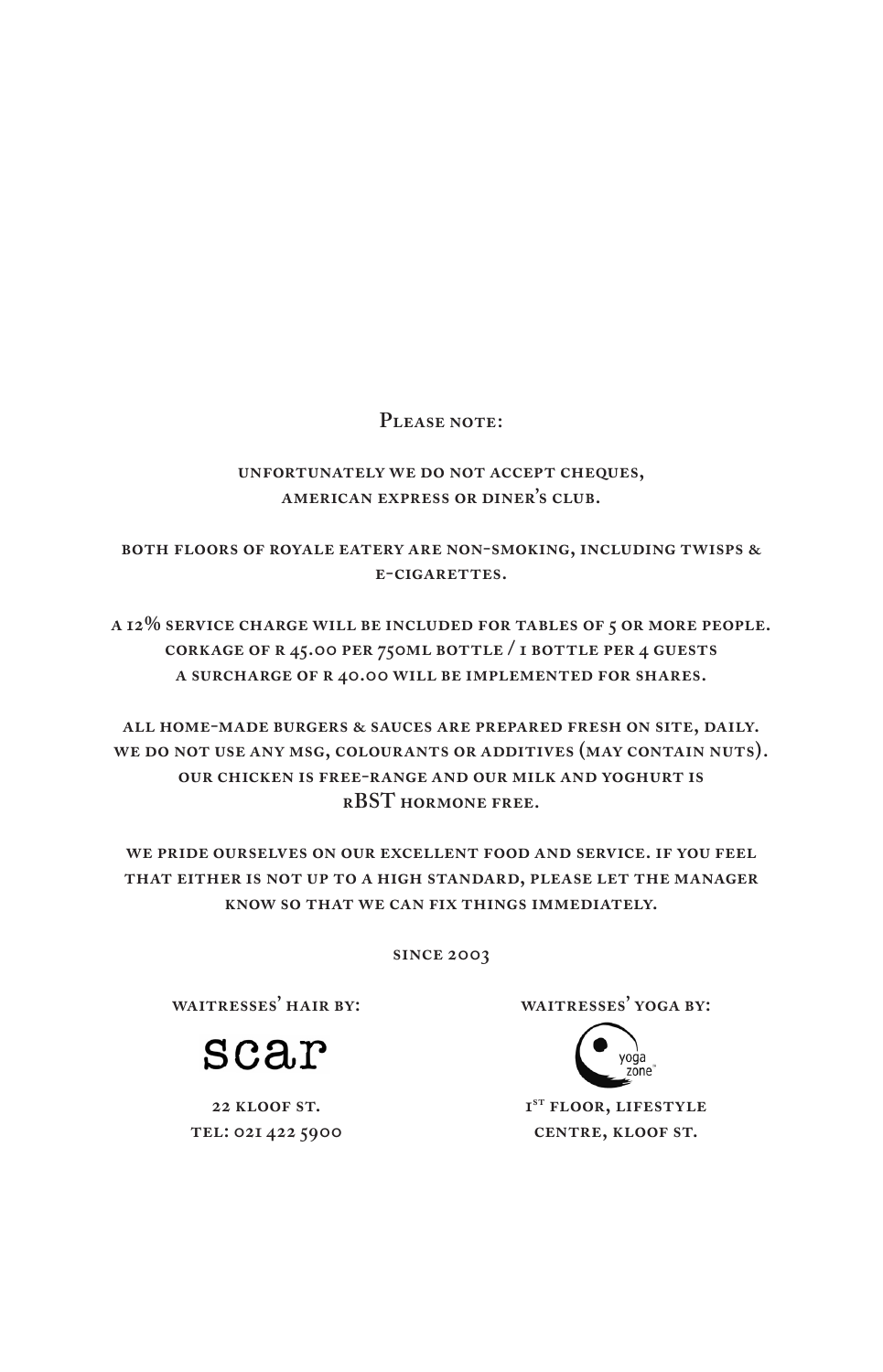

*Fig. 1 The meat grinder*

# 1. BURGERS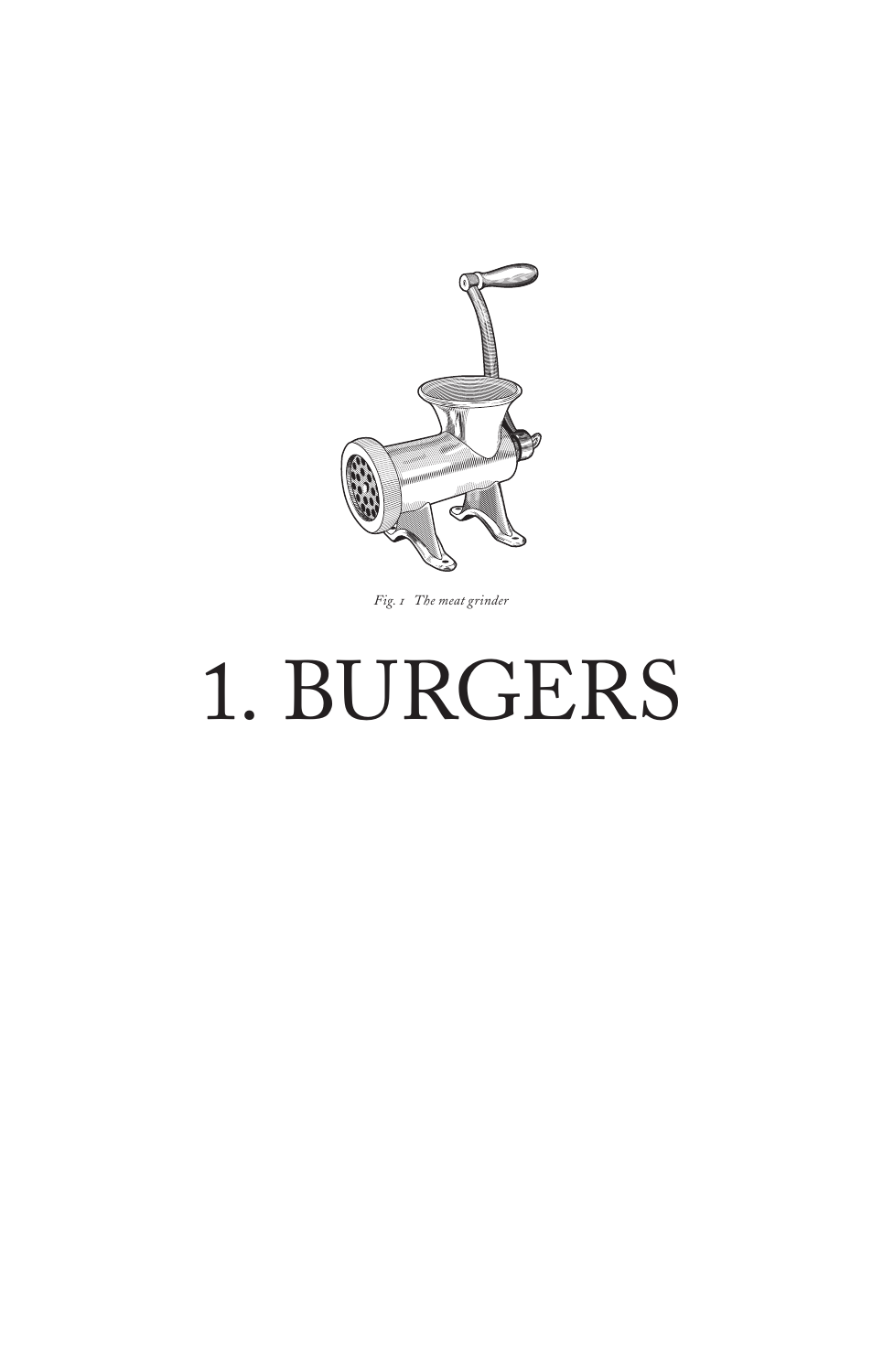<u>, sta , sta , sta , sta , sta , sta , sta , sta , sta , sta , sta , sta , sta , sta , sta , sta , sta , sta , s</u>

# **Royale Classics**

ৰিয়া ৰাজ্য কৰি আৰু আৰু প্ৰতি কৰি আৰু আৰু প্ৰতি কৰি আৰু আৰু পৰীক পৰীক কৰি পৰীক পৰীক পৰীক পৰীক

All Royale Classics now come with a 160g pure beef patty basted in our delicious basting sauce, garlic aioli, lettuce, tomato, caramelized onion and gherkins. All burgers served with your choice of sweet potato fries, normal chips or salad.

All classic burgers are available in single, double, vegetarian or free-range chicken options. Wholewheat or spelt rolls available (limited amount per day).

|                                                           | SGL | DBL                                                    |                                                                                                        | SGL | DBL   |
|-----------------------------------------------------------|-----|--------------------------------------------------------|--------------------------------------------------------------------------------------------------------|-----|-------|
| Classic Royale                                            |     | 84116                                                  | Brie Royale*                                                                                           |     | 9II34 |
| Cheddar Royale                                            |     | 9II34                                                  | Mozzarella Royale                                                                                      |     | 91134 |
| Feta Royale                                               |     | 9II34                                                  | <b>Blue Cheese Royale</b>                                                                              |     | 91134 |
| White Cheddar<br>Royale                                   |     | 91134                                                  | <b>Swiss Cheese Royale</b>                                                                             |     | 98142 |
| Miss Piggy<br>with bacon and guacamole.                   |     | All Day Breakfast<br>with bacon, egg and fried tomato. |                                                                                                        |     |       |
|                                                           |     |                                                        |                                                                                                        |     |       |
| Hawaiian Piggy<br>with bacon, pineapple<br>and guacamole. |     |                                                        | Cosa Nostra<br>with sun-dried tomato pesto,<br>mediterranean roasted veggies<br>and melted mozzarella. |     |       |
|                                                           |     |                                                        |                                                                                                        |     |       |

#### **stories from beyond the grill**

\* Note: Mature Brie, very strong flavour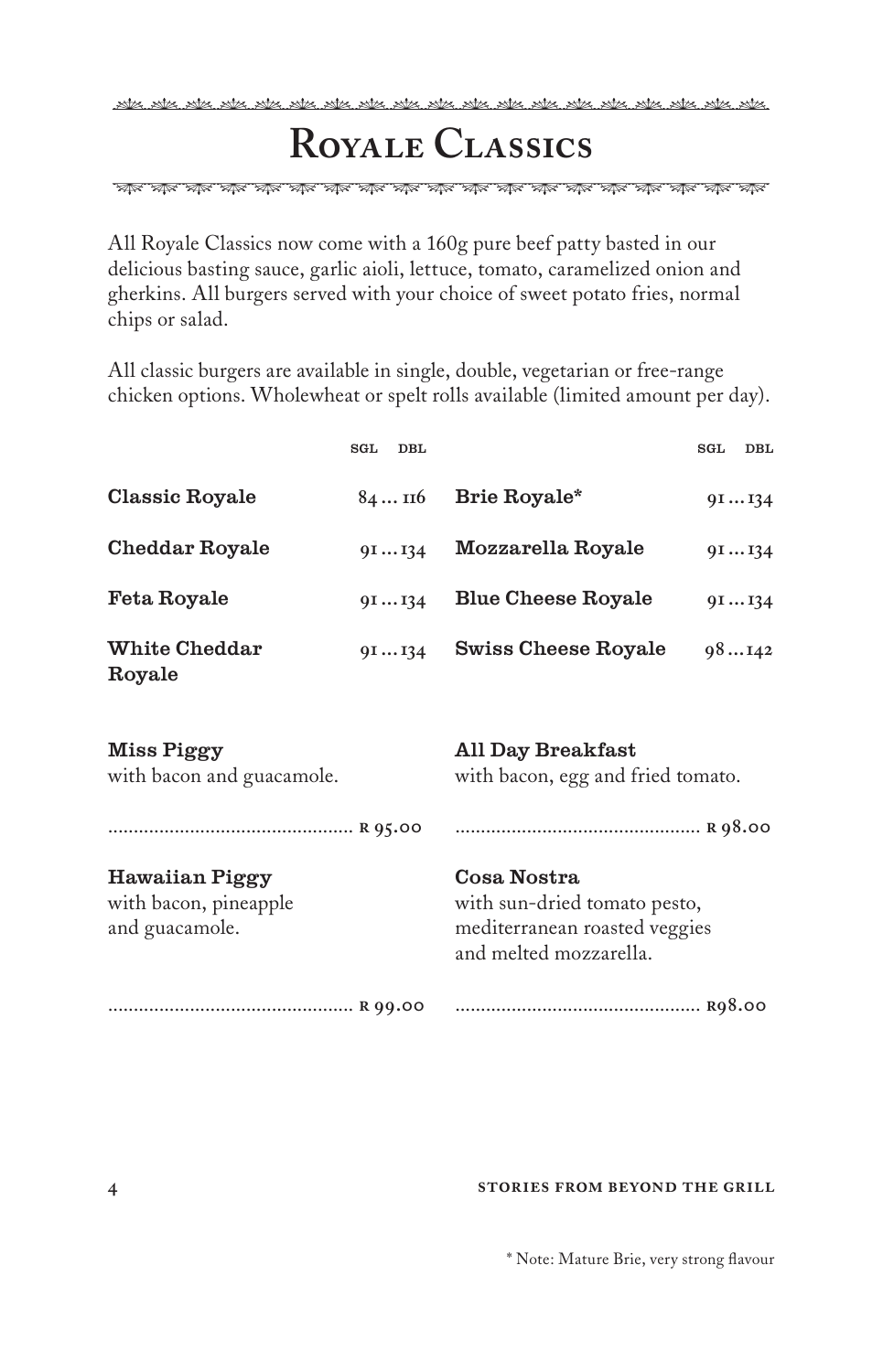# **Something A Little Different**

#### Federale

160g beef patty blended with chorizo, chillies and coriander. Served with guacamole and caramelised onions.

.............................................. **r 103.00** *Chef 's Tip: Add Mozzarella ...... +***r 12.00**

#### BopBop

160g basted beef patty/grilled chicken breast, served with gherkins, tomato, red onion, homemade mustard mayo and Mama's Son of a B\*tch chilli sauce on the side.

................................................ **r 91.00**

#### Big Bird

160g ostrich patty with a homemade beetroot relish and caramelised onions.

................................................ **r 93.00** *Chef 's Tip: Add Feta cheese ........* **+r 12.00**

#### Baaa Baaa

160g homemade lamb patty blended with fresh herbs. Served with mint sauce.

............................................... **r 104.00** *Chef 's Tip: Mature Brie cheese ... +***r 12.00**

#### Sweet Petunia FAVOURITE

160g pure beef patty, basted & topped with grilled mushroom, fresh rocket and drizzled with homemade mustard mayo.

................................................ **r 97.00**

#### **stories from beyond the grill**

#### El Burro

160g beef patty blended with chorizo, chillies and coriander. Topped with mozzarella cheese, smoked jalapenos, roast tomato salsa and guacomole.

.............................................. **r 118.00**

#### Burgerac FAVOURITE

160g basted beef patty topped with white cheddar, chipotle sauce and an onion & gherkin salsa.

............................................... **r 103.00** *Chef 's Tip: Devour with a Citizen Alliance 500ml draught ..........................* **+r 42.00**

#### Merino

160g homemade lamb patty blended with fresh herbs and topped with a turkish roasted red pepper pesto, coriander and caramelised onions.

............................................... **r 110.00**

#### Sprinter

160g ostrich patty, served on a bed of rocket and topped with creamy danish feta and a homemade tomato and onion jam.

................................................ **r 99.00**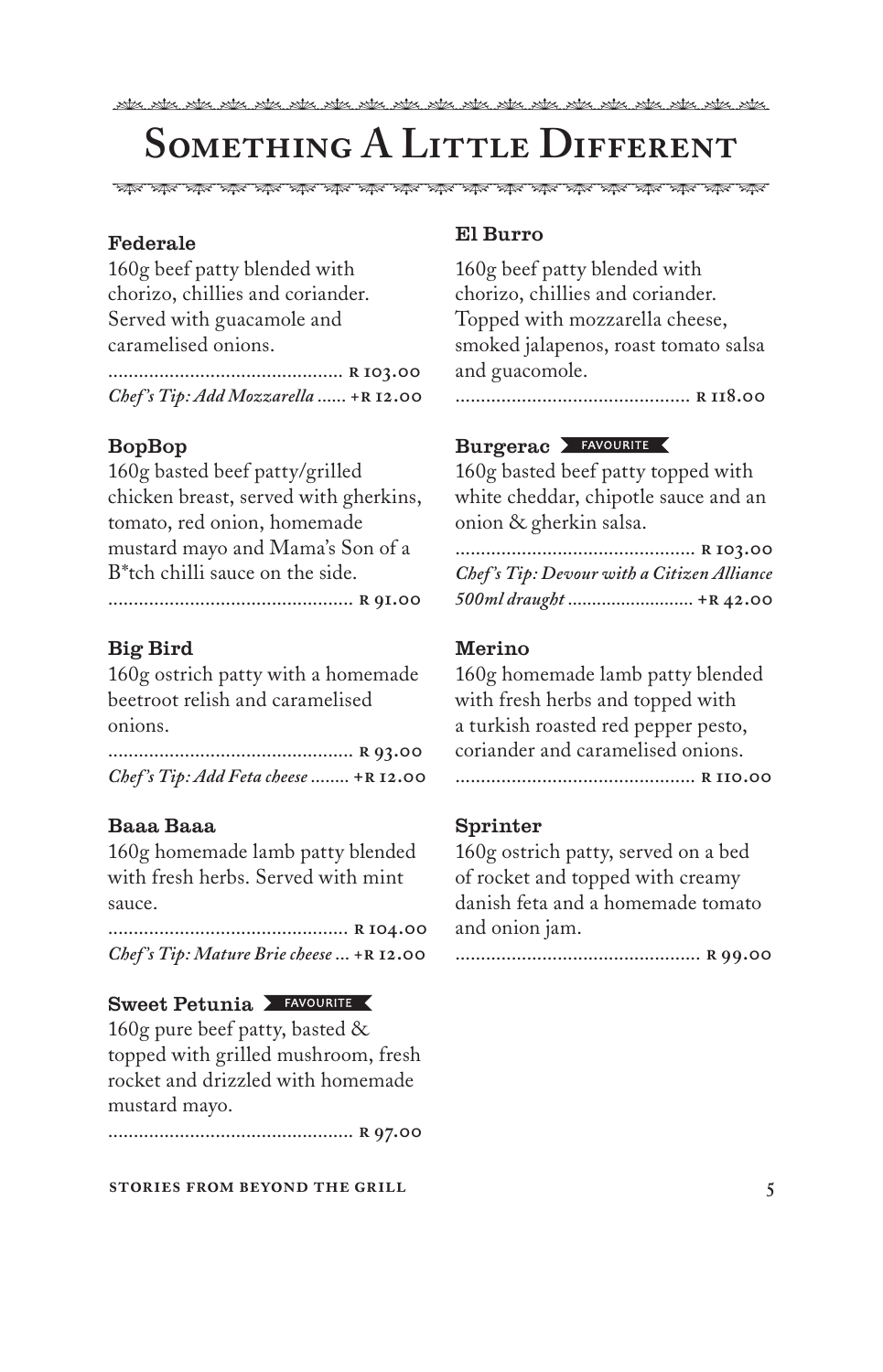<u>, sta , sta , sta , sta , sta , sta , sta , sta , sta , sta , sta , sta , sta , sta , sta , sta , sta , sta , s</u>

### **Chicken and Fish**

, প্ৰাপ্ত, প্ৰাপ, প্ৰাপ, প্ৰাপ, প্ৰাপ, প্ৰাপ, প্ৰাপ, প্ৰাপ, প্ৰাপ, প্ৰাপ, প্ৰাপ, প্ৰাপ, প্ৰাপ, প্ৰাপ, প্ৰাপ, প্ৰাপ, প্ৰাপ, প্ৰাপ,

Although utmost care is taken in preparation, fish burgers may contain bones.

#### Provincial

grilled free-range chicken breast with melted mature brie, cranberry sauce and caramelised onions.

................................................ **r 94.00**

#### Thai Fish

crumbed thai fish cake, fried and served with a homemade coriander pesto.

................................................ **r 87.00**

#### New Rooster

free-range chicken breast, coated in homemade toasted breadcrumbs, and fried; with bacon, raw red onions and homemade mayo.

................................................ **r 94.00**

#### Jenghis Khan

homemade salmon fish cake served with a dollop of mustard chive sour cream and a dill, red onion and cucumber salsa.

................................................ **r 95.00**

#### Baxter\*\*\*

soya, honey and ginger marinated, free-range grilled chicken breast served with lettuce and a sticky asian dressed cabbage slaw.

................................................ **r 88.00**

#### Magogo

grilled free-range chicken breast, chipotle mayo, red onions and rocket.

................................................ **r 95.00** *Chef 's Tip: Add Cheddar Cheese +***r 12.00**

#### **6 6 stories FROM BEYOND THE GRILL**

\*\*\* Contains sesame seeds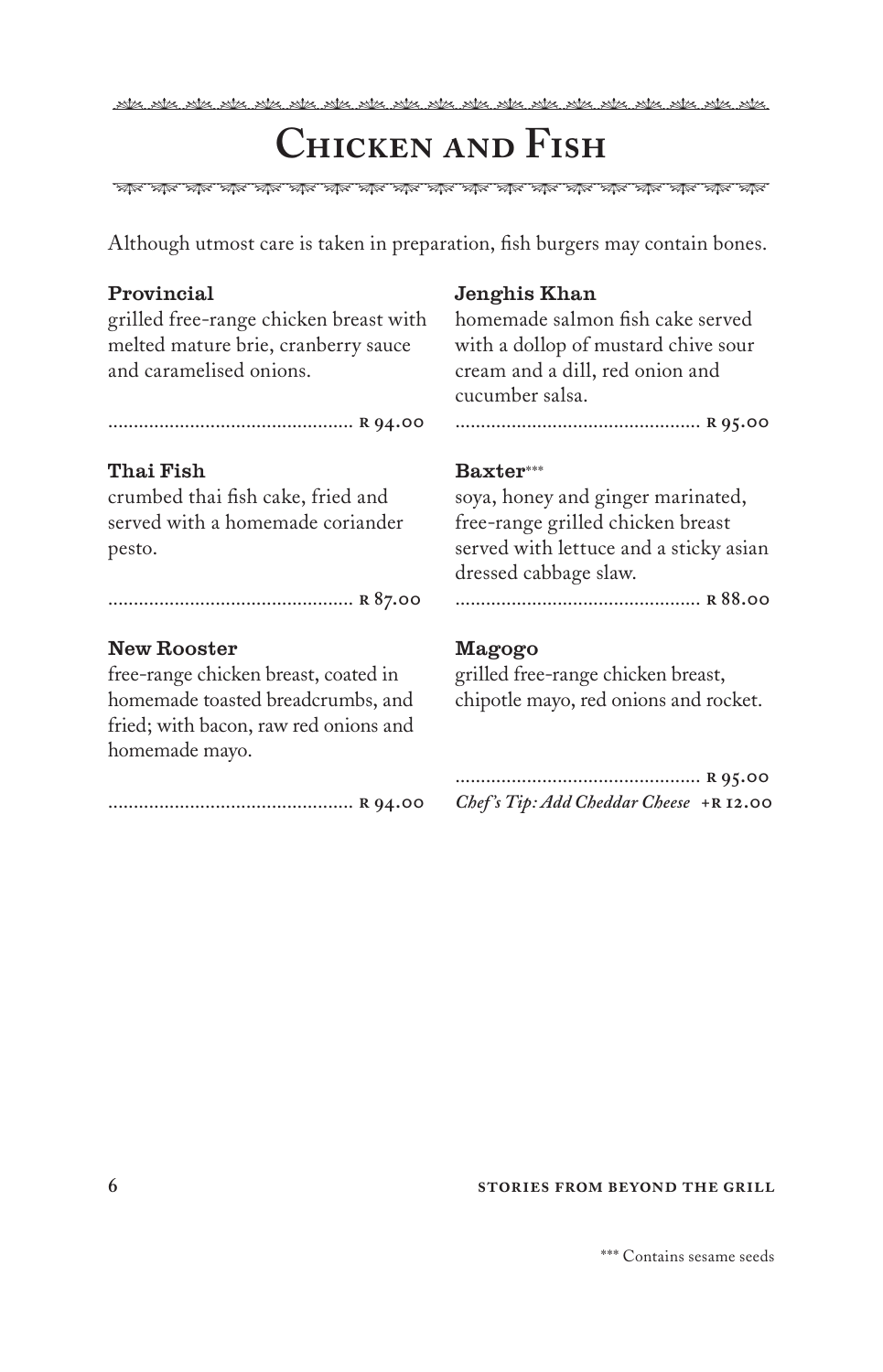## **Some are Bigger than Others**

এয়াঙ, প্রাঞ্জ, প্রাঞ্জ, প্রাঞ্জ, প্রাঞ্জ, প্রাঞ্জ, প্রাঞ্জ, প্রাঞ্জ, প্রাঞ্জ, প্রাঞ্জ, প্রাঞ্জ, প্রাঞ্জ, প্রাঞ্জ, প্রাঞ্জ,

#### Ungrateful Basted

250g beef patty basted in a delicious smoky sauce, with lettuce, tomato, caramelized onion and gherkins.

.............................................. **r 108.00** *Chef 's Tip: Add Cheddar Cheese +***r 12.00**

#### Uncle Morris

a classic style burger. 250g beef patty with bacon, cheddar, lettuce and tomato sauce.

#### Pedro El Niño\*

250g beef patty blended with a variety of chillies and served with a home-made fruit chutney and guacamole.

............................................... **r 112.00**

#### Fat Bastard

double 160g basted beef patty, double bacon, double egg, double cheddar cheese and caramelised onions.

............................................... **r 122.00**

#### ............................................... **r 164.00**

# **Vegetarian Cheeseburgers**

All Veg Cheeseburgers come with a 160g soya mince patty, homemade relish, garlic aïoli, lettuce, tomato, caramelized onion and gherkins. If you'd like your burger without our tomato relish, and basted instead, please ask your waitress.

|                             | SGL | DBL            |                                   | SGL | DBL            |
|-----------------------------|-----|----------------|-----------------------------------|-----|----------------|
| Veg Royale                  |     | 78102          | Veg Brie Royale**                 |     | $85 \dots 117$ |
| Veg Cheddar Royale          |     | $85 \dots 117$ | Veg Mozzarella Royale 85  III     |     |                |
| Veg Feta Royale             |     | $85 \dots 113$ | Veg Blue Cheese Royale 85  117    |     |                |
| Veg White Cheddar<br>Royale |     | $85 \dots 117$ | <b>Veg Swiss Cheese</b><br>Royale |     | 9II24          |

#### **stories from beyond the grill**

\* Warning: Pretty Hot!

\*\* Note: Mature Brie, very strong flavour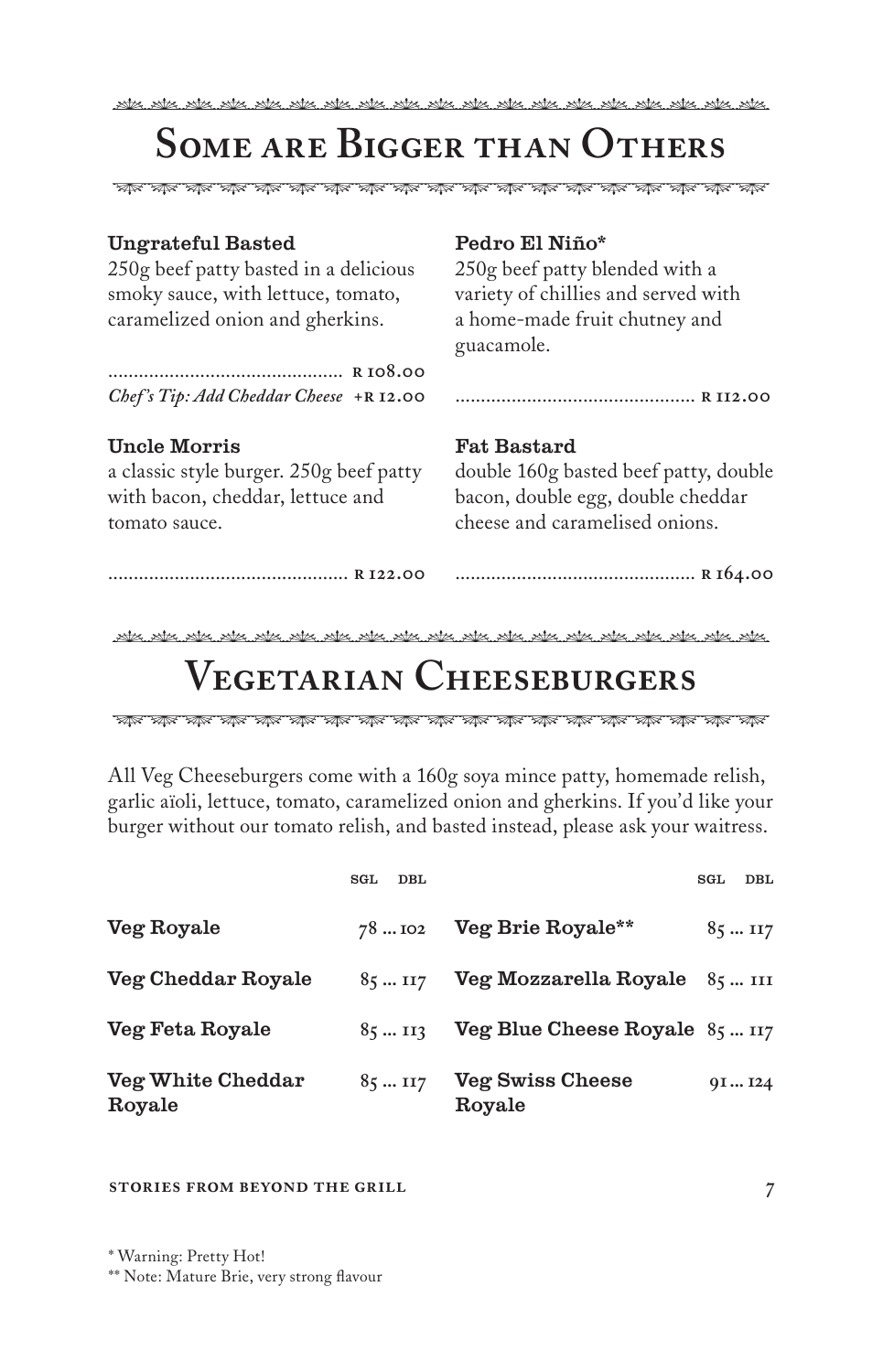## **Vegetarian and Vegan**

ৰিয়া ৰাজ্য কৰি আৰু আৰু প্ৰতি কৰি আৰু আৰু প্ৰতি কৰি আৰু আৰু পৰীক পৰীক কৰি পৰীক পৰীক পৰীক পৰীক

#### Veggienostra

160g soya mince patty with sundried tomato pesto, mediterranean roast veggies and melted mozzarella.

................................................ **r 92.00**

#### Elkington

roasted butternut, pumpkin, carrot and sunflower seed patty topped with fresh red onions. Served with a chipotle mayo.

............................................... **r 86.00** *Chef 's Tip: Add Feta Cheese ......* **+r 12.00**

#### Zelig > FAVOURITE

homemade falafel patty made from chickpeas, blended with garlic, red peppers, herbs and spices, coated with sesame seeds and fried. Topped with a crunchy salsa and hummus.

............................................... **r 86.00** Chef's Tip: Add Guacamole ....... +R16.00

#### Breakfast Veg

160g soya patty, cheddar cheese, egg, mushroom and fried tomato.

................................................ **r 90.00**

#### Googamooly

160g soya, chickpea, lentil and sunflower seed patty with humus, guacamole and feta.

................................................ **r 92.00**

#### Yentle Express

160g homemade lentil patty with chunky onions and cherry tomatoes cooked in a balsamic reduction.

............................................... **r 84.00**

#### Winks-Newman > FAVOURITE

160g soya patty with fresh grated beetroot, grated feta, watercress, and pickled red onions.

................................................ **r 92.00**  *Chef's Tip: Spicy chipotle mayo* .. **+R 18.00** 

#### Georgia Brown **X** VEGAN

vegan, wheat-free patty made from black-eyed beans and finely cut seasonal vegetables. Topped with fresh Italian parsley and our homemade sundried tomato pesto.

................................................ **r 86.00** *Vegan diners should request a wholewheat or vegan roll when ordering*

#### Roasted Tofu & Veg Burger

marinated tofu with roasted veggies, coriander and satay sauce.

................................................ **r 92.00**

#### Trombone FAVOURITE

160g black bean and vegetable patty served with rocket and homemade peppadew sauce.

|--|--|--|

#### **stories from beyond the grill**

\* We can easily convert most of our vegetarian burgers to vegan - please ask your waitress for advice and for our Vegan Info Card. Unless specified, burgers are vegetarian and not vegan.

**8**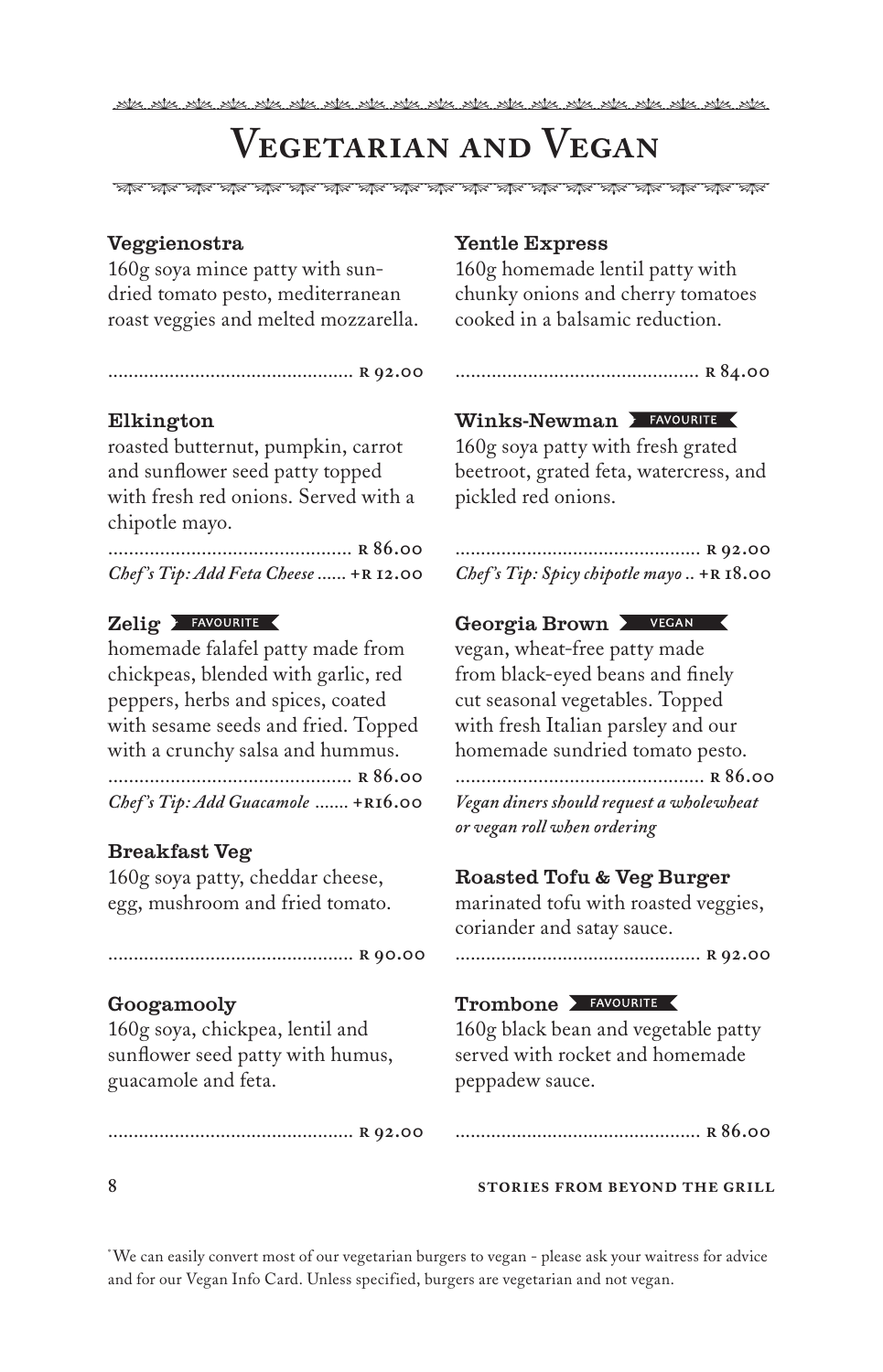## **Vegetarian and Vegan (Cont.)**

#### Vegan Cheese Burger\*\* > VEGAN

160g soya mince patty with melted vegan cheddar, caramelised onion and our homemade tomato relish. Served on a vegan roll.

................................................ **r 94.00**

#### Vegan Do It

160g patty made with brown lentils & spices, topped with chillihummus, pickled red onions and fresh coriander leaves, sprinkled with sesame seeds.

................................................ **r 87.00**

## Extras

, প্ৰাক, প্ৰাক, প্ৰাক, প্ৰাক, প্ৰাক, প্ৰাক, প্ৰাক, প্ৰাক, প্ৰাক, প্ৰাক, প্ৰাক, প্ৰাক, প্ৰাক, প্ৰাক, প্ৰাক, প্ৰাক, প্ৰাক,

#### Burger Extras

jalapeño chillies, gherkins, pineapple, guacamole, egg, onions, mushrooom, basil, peppadews, mint jelly, beetroot relish, red onion, mama's s.o.b chilli relish, cranberry sauce.

#### ............................................... **r 12.00**

#### Extra 160g Beef, Chicken, Fish or Veg Patty

................................................ **r 34.00**

#### Cheeses

| mozzarella, cheddar, white cheddar,<br>brie, blue, feta. |  |
|----------------------------------------------------------|--|
| R 12.00                                                  |  |
| swiss                                                    |  |
| R 16.00                                                  |  |
| vegan cheddar                                            |  |
|                                                          |  |

#### Deluxe Extras

bacon, chorizo, coriander pesto sun-dried tomato pesto, chipotle mayo, rocket, smoked jalapenos, pickled red onions, roasted red pepper pesto.

| fresh avocado† |  |
|----------------|--|
|                |  |

....................................................... **SQ**

#### Extra Ostrich or Tofu Patty

................................................ **r 36.00**

Extra Lamb or Blended Patty

................................................ **r 52.00**

#### Extra 250g Beef Patty

................................................. **r 50.00**

#### **stories from beyond the grill**

† When Available Locally.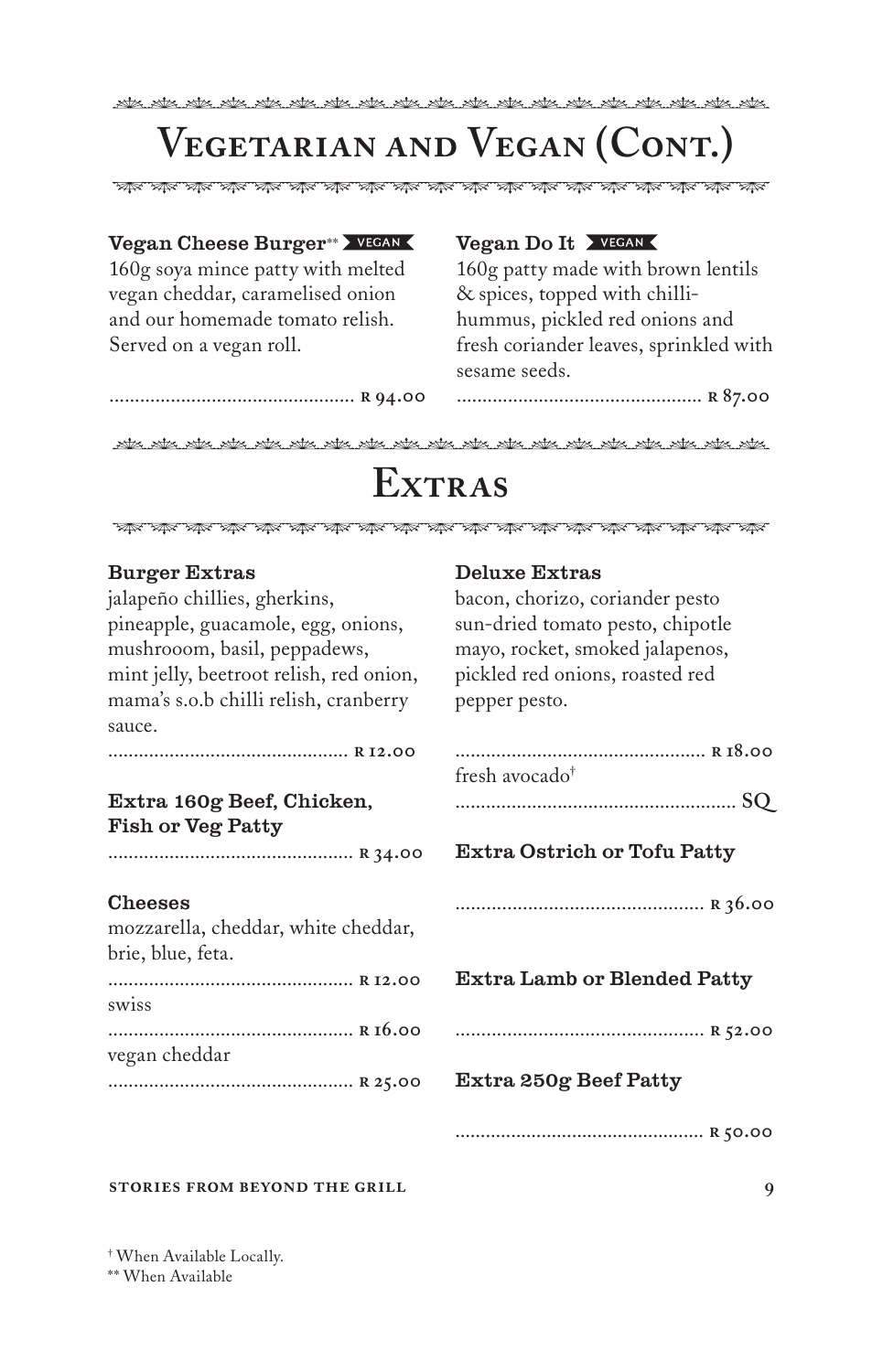

*Fig. 2 The Pizza Cutter*

# 2. PIZZAS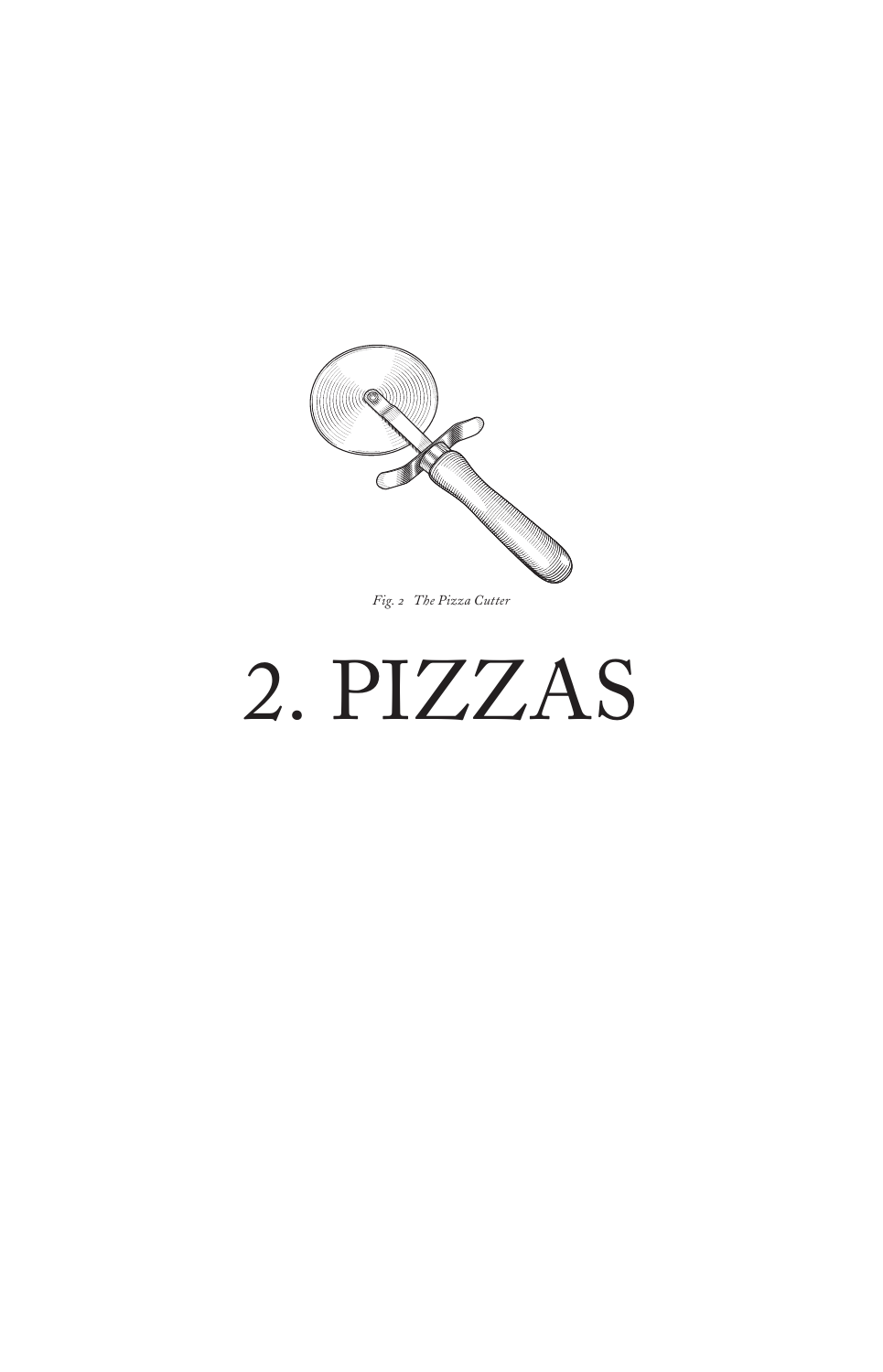<u>Ale pile, pile, pile, pile, pile, pile, pile, pile, pile, pile, pile, pile, pile, pile, pile, pile, pile, pile</u>,

### **Pizzas**

| Garlic Pizza Bread                                          | <b>Feta and Herb Pizza Bread</b>                                           |
|-------------------------------------------------------------|----------------------------------------------------------------------------|
|                                                             |                                                                            |
|                                                             | Chef's Tip: Add Cherry Tomatoes +R 15.00                                   |
|                                                             | Add Basil  +R 9.00                                                         |
| Margherita                                                  | Gluten Free Margherita                                                     |
|                                                             |                                                                            |
|                                                             |                                                                            |
| <b>Add Your Own Toppings</b><br>(Prices per topping)        |                                                                            |
| onions, sesame seeds, garlic, banana.                       | bacon, ham, sun-dried tomatoes, blue<br>cheese, brie cheese, tomato pesto. |
|                                                             |                                                                            |
| fresh tomato, caramelised onions,                           | shredded tuna, swiss cheese, chorizo,                                      |
| pineapple, mushrooms, baby spinach,<br>basil.               | grilled chicken, spicy chicken.                                            |
|                                                             |                                                                            |
| cherry tomatoes, olives, red or green                       | fresh avocado <sup>†</sup>                                                 |
| peppers, jalapeños, feta, mozzarella,<br>rocket, coriander. | SO.                                                                        |
|                                                             |                                                                            |

.................................................. **r 15.00**

#### **stories from beyond the grill**

† When Available Locally.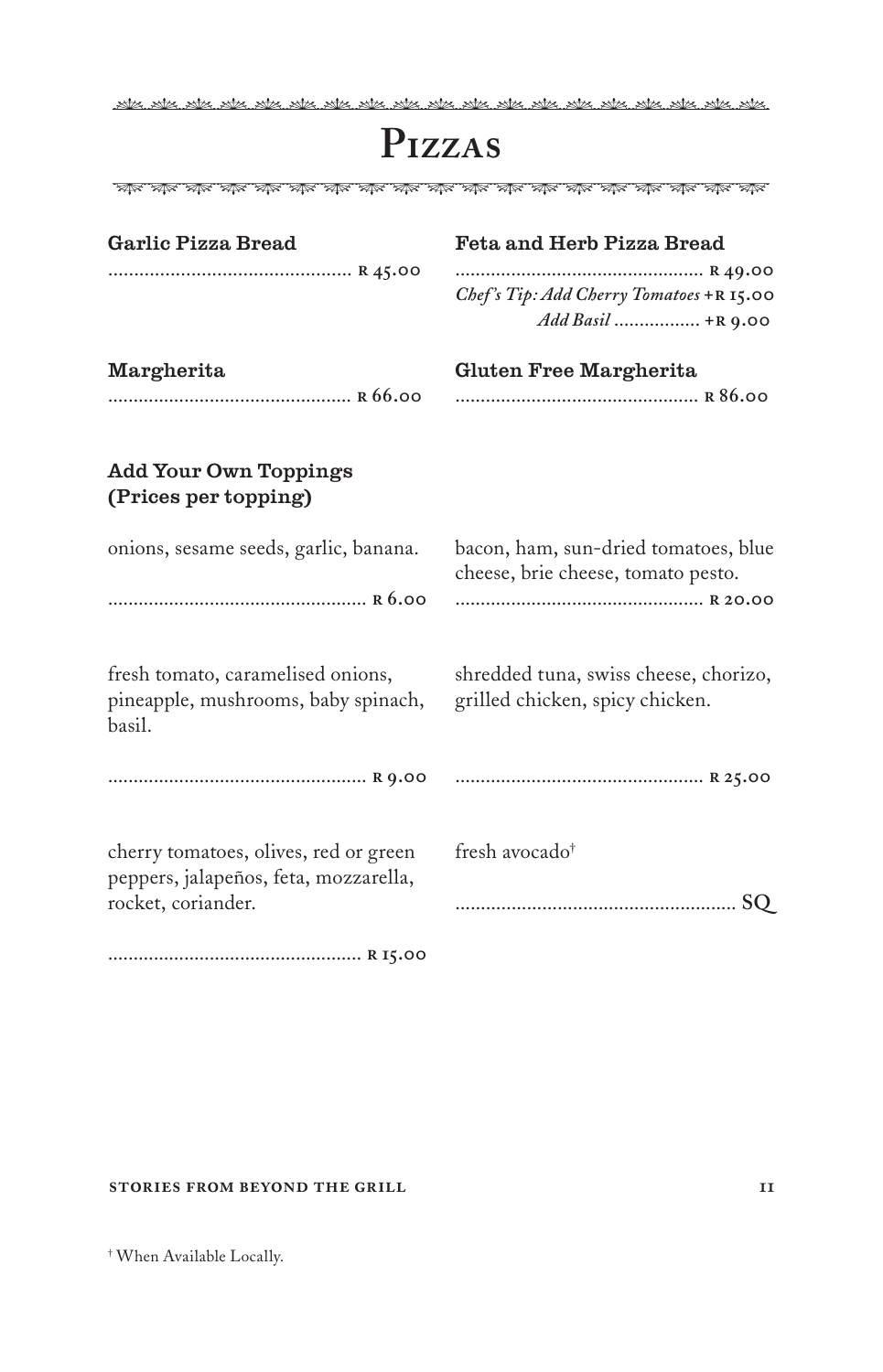

#### Fig. 3 The Colander

# 3. SALADS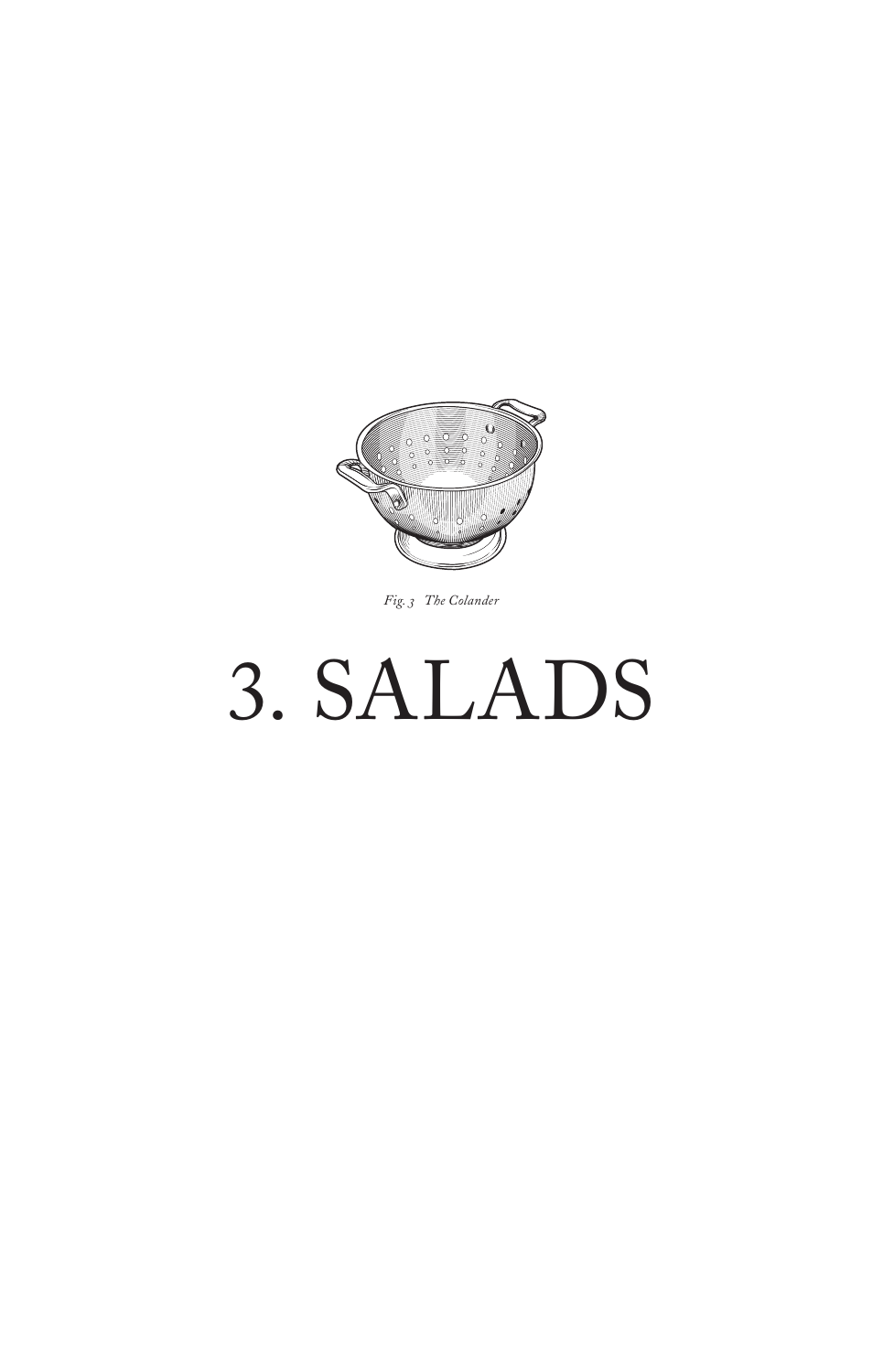<u>, sta , sta , sta , sta , sta , sta , sta , sta , sta , sta , sta , sta , sta , sta , sta , sta , sta , sta , s</u>

### **Salads**

এয়াঙ, প্রাঞ্জ, প্রাঞ্জ, প্রাঞ্জ, প্রাঞ্জ, প্রাঞ্জ, প্রাঞ্জ, প্রাঞ্জ, প্রাঞ্জ, প্রাঞ্জ, প্রাঞ্জ, প্রাঞ্জ, প্রাঞ্জ, প্রাঞ্জ,

#### Chicken Salad

marinated free-range chicken pieces with fresh greens, cucumber, cherry tomatoes, sprinkled with diced peppadews, chives, and spring onions.

#### Royale Salad

mixed greens with grated feta, cherry tomatoes, carrots, cucumber, fresh beetroot and avocado† .

................................................ **r 72.00** 

................................................ **r 72.00** 

#### Halloumi Salad

with cherry tomatoes, avocado† and cucumber.

#### Tuna Salad

with shredded tuna, fresh beetroot, carrots, onions, cucumber, croutons and a yoghurt dressing.

................................................ **r 72.00** 

................................................ **r 78.00**

#### Roast Butternut and Beetroot Salad

roasted butternut, roasted beetroot, baby spinach, blue cheese crumbs and sunflower seeds.

................................................ **r 78.00** 

#### Roast Veg Salad

roasted veg, baby spinach, rocket, sunflower seeds and shaved pecorino, with a warm tomato relish served on the side.

............................................... **r 70.00**

#### Chickpea Salad

with chickpeas, chunky cucumber and tomatoes, diced coriander and red onion, olives, shaved pecorino (no leaves).

................................................ **r 72.00** *Chef 's Tip: Add Tinned Tuna....* **+r 20.00**

#### Falafel Bowl

two sesame coated falafel balls topped with hummus and a crunchy salsa. Served on a bed of mixed greens, beetroot, carrots, olives, cherry tomatoes, cucumber and feta.

................................................ **r 78.00** 

#### **stories from beyond the grill**

† When Available Locally.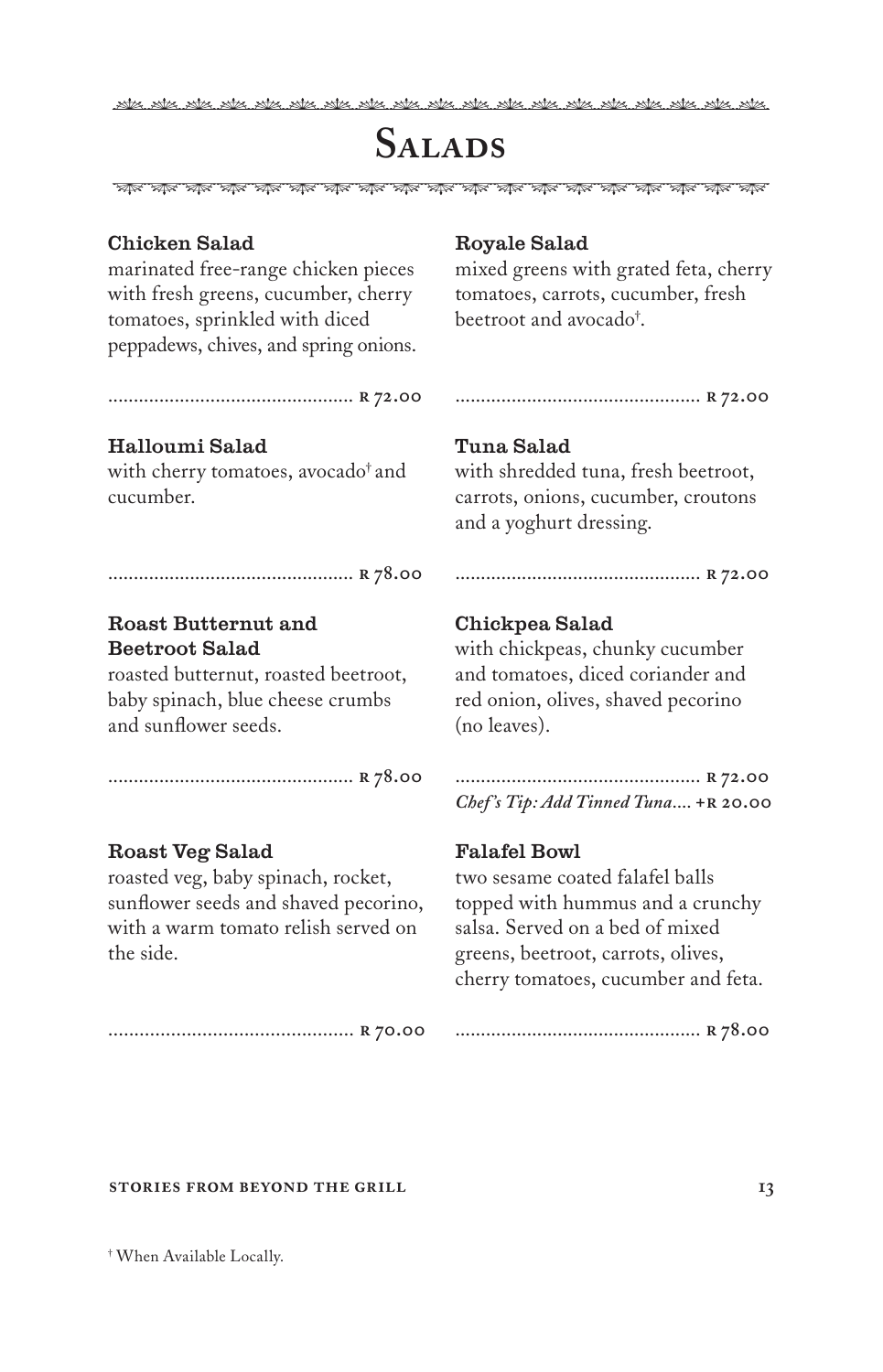

*Fig. 4 The Milkshake*

# 4. SHAKES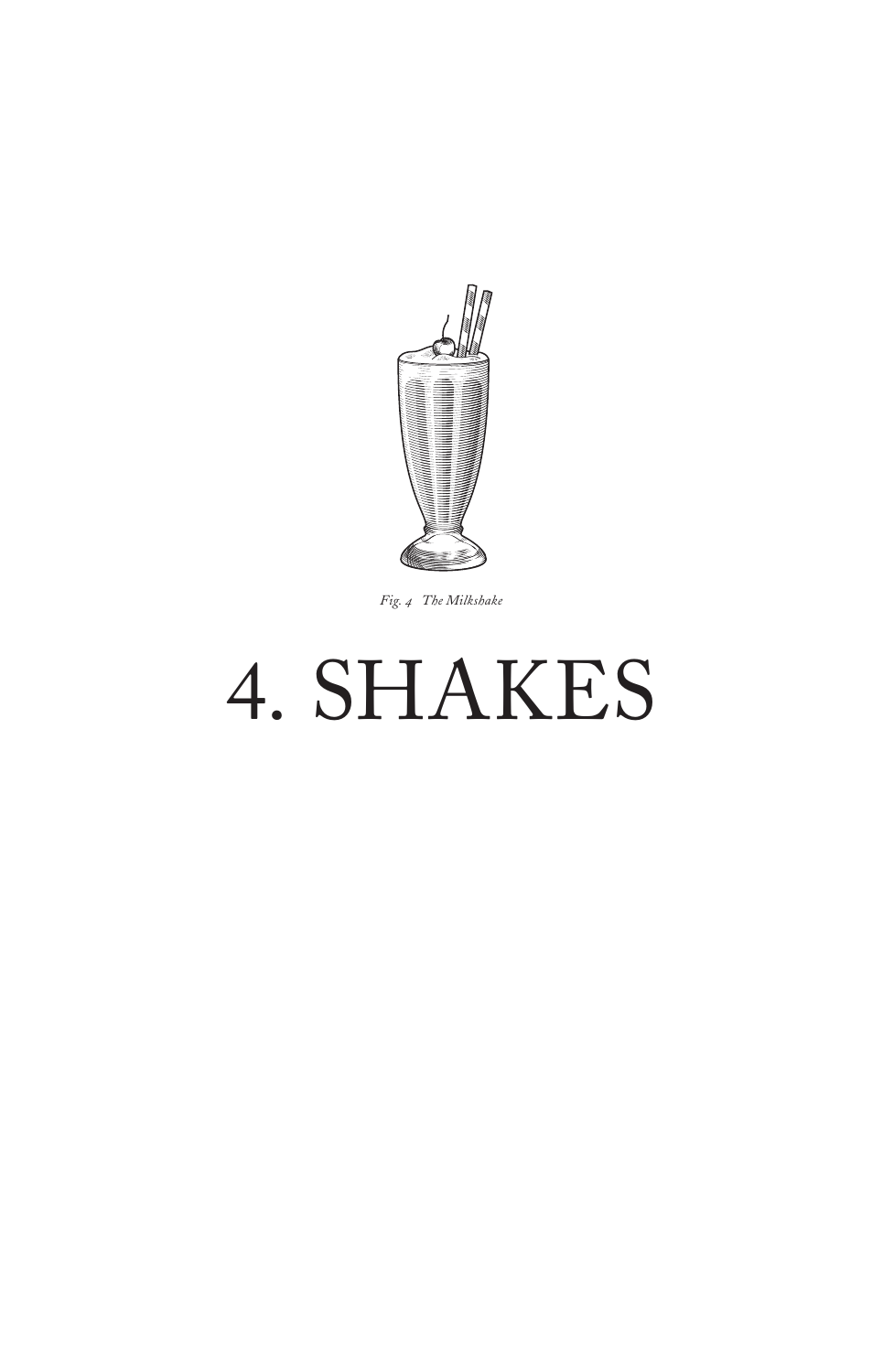# **Double Thick Shakes**

ৰিয়া ৰাজ্য কৰি আৰু আৰু প্ৰতি কৰি আৰু আৰু প্ৰতি কৰি আৰু আৰু পৰীক পৰীক কৰি পৰীক পৰীক পৰীক পৰীক

Our famous double-thick shakes are available in standard 300ml or large 600ml.

std LRG

| Fresh Banana                                | $35 - 67$     | Lunch Bar                     | $35 - 67$     |
|---------------------------------------------|---------------|-------------------------------|---------------|
| <b>Fresh Strawberry</b>                     | $35 - 67$     | <b>Nuttikrust</b>             | $35 - 67$     |
| Mango                                       | $35 - 67$     | Oreo                          | $35 \dots 67$ |
| Romany Cream                                | $35 - 67$     | <b>Choc Brownie</b>           | $40 \dots 75$ |
| Peppermint Chocolate                        | $35 - 67$     | Honeycomb                     | $35 \dots 67$ |
| Milo                                        | $35 \dots 67$ | <b>Jack Daniels</b>           |               |
| Milo & Fresh Banana                         | 40  75        | & Peanut Butter               | $55 - 99$     |
| Fresh Banana                                |               | Strawberry                    |               |
| & Peanut Butter                             | 4075          | & Fresh Mint                  | $40 - 75$     |
| <b>Fresh Avocado &amp; Mint<sup>†</sup></b> | $43 \dots 81$ | Chai & Fresh                  |               |
| <b>Espresso</b>                             | $35 \dots 67$ | Banana                        | $40 - 75$     |
| <b>Smarties</b>                             | $35 - 67$     |                               |               |
| Lemon Cheesecake                            | $35 \dots 67$ | Additional shake toppings  +7 |               |
| Choc-Coconut                                | $35 \dots 67$ |                               |               |
|                                             |               |                               |               |

بطلعل يطلعن يطلعن يطلعن يطلعن يطلعن يطلعن يطلعن يطلعن يطلعن يطلعن يطلعن يطلعن يطلعن يطلعن يطلعن يطلعن

# **Vegan Shakes**

Our Vegan Shakes are made using a dairy-free vanilla 'Ice Cream'.

|                         | LRG<br>$_{\rm STD}$ |                        | $_{\rm LRG}$<br>STD |
|-------------------------|---------------------|------------------------|---------------------|
| Chocolate               | 4994                | Banana &               |                     |
| Fresh Banana            | 4994                | <b>Peanut Butter</b>   | 59112               |
| <b>Fresh Strawberry</b> | 4994                | Chocolate &            |                     |
| Mango                   | $49 - 94$           | <b>Peanut Butter</b>   | 59112               |
| <b>Esspresso</b>        | $49 - 94$           | <b>Choc Coconut</b>    | 59  II2             |
| Strawberry & Mint       | 59  II2             | <b>Choc Peppermint</b> | 59112               |
|                         |                     |                        |                     |

#### **stories from beyond the grill**

\* Warning: contains peanut butter.

All shakes may contain NUTS

std LRG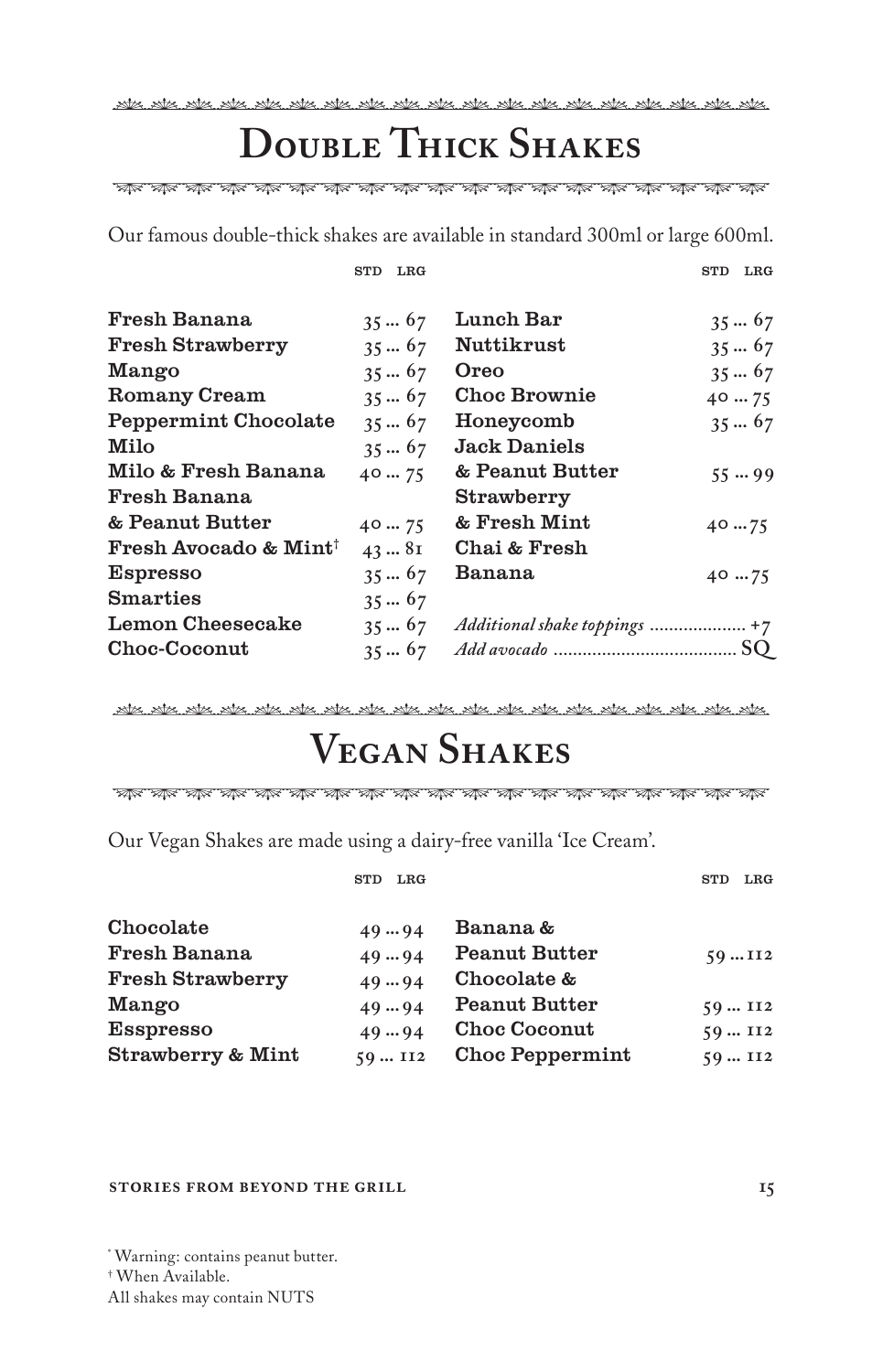

*Fig. 4 The Turk's Head Cake Pan*

# 5. DESSERTS &DRINKS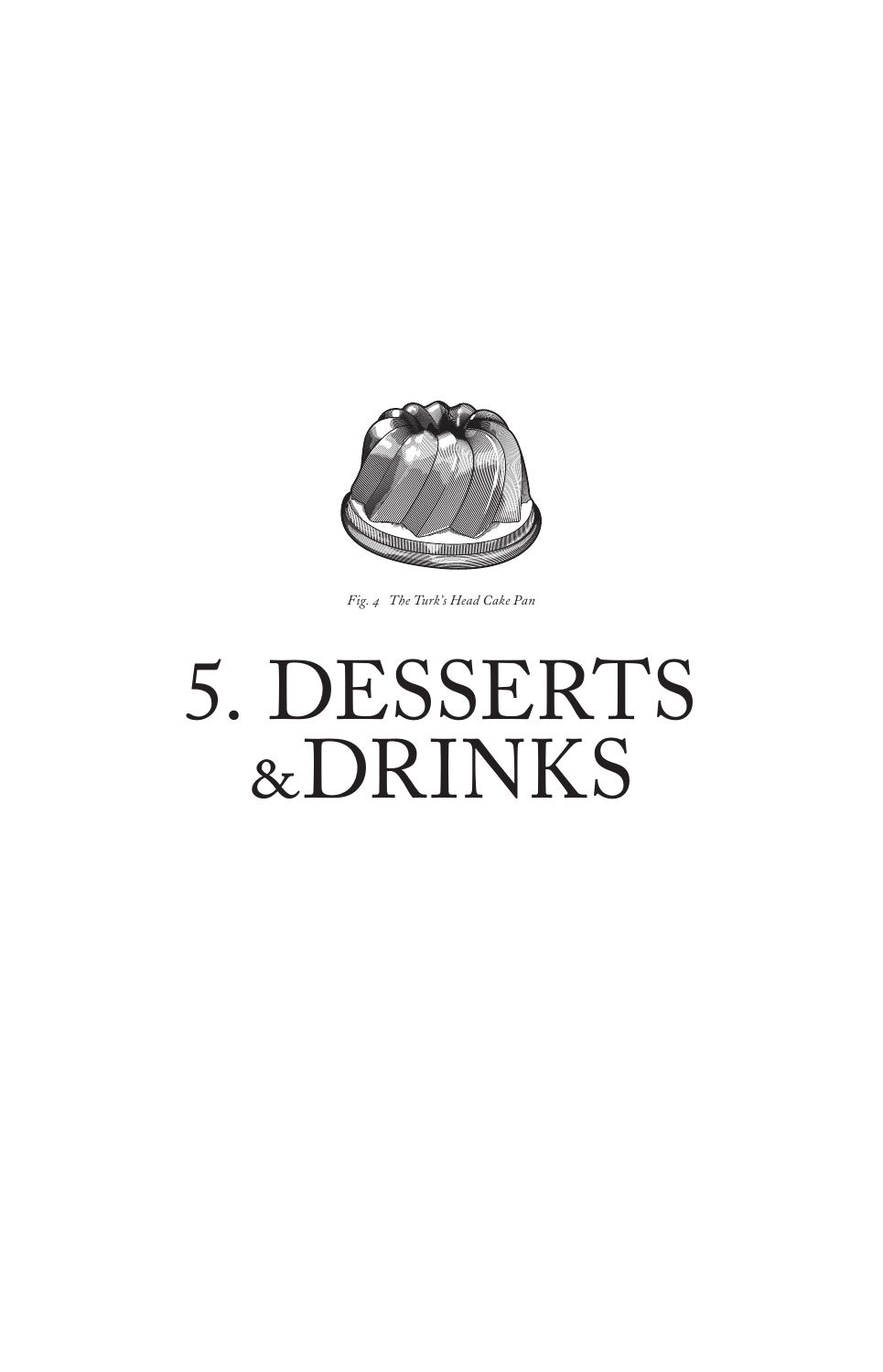### **Desserts**

Alika, Alika, Alika, Alika, Alika, Alika, Alika, Alika, Alika, Alika, Alika, Alika, Alika, Alika, Alika, Alika

Lindt Chocolate Brownie & Ice Cream ............................................... **r 50.00**  Malva Pudding & Ice Cream ............................................... **r 42.00**

### **Smoothies**

| Fresh Mint and Mango | <b>Fresh Mint and Strawberry</b> |
|----------------------|----------------------------------|
|                      |                                  |

# **Drinks**

কাৰে পাৰ্ক পাৰ্ক পাৰ্ক পাৰ্ক পাৰ্ক পাৰ্ক পাৰ্ক পাৰ্ক পাৰ্ক পাৰ্ক পাৰ্ক পাৰ্ক পাৰ্ক পাৰ্ক পাৰ্ক পাৰ্ক পাৰ্ক পাৰ

Coke, Coke Zero, Fanta, Appletizer, Red Grapetiser

Mango, Orange, Cranberry, Strawberry, Juice

Frozen Homemade Pink Lemonade

#### Red Bull Energy Drink/ Sugar Free Energy Drink

Bos Ice Tea various flavours

Frozen Homemade Lemonade add a shot of vodka

**17**

#### **stories from beyond the grill**

\* We use milk that is rBST hormone free.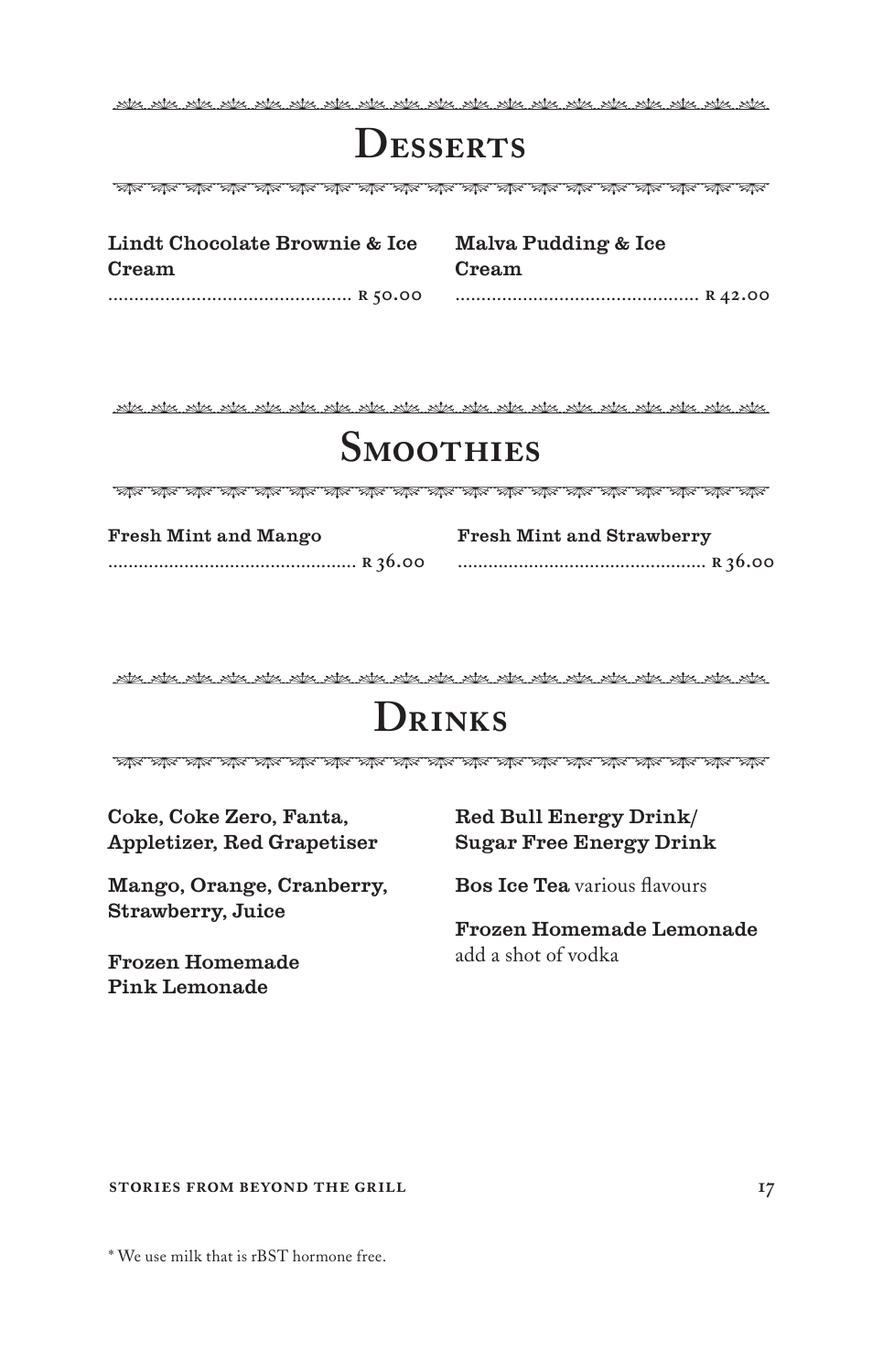

*Fig. 6 The Cocktail Umbrella*

# 6. COCKTAILS &BEERS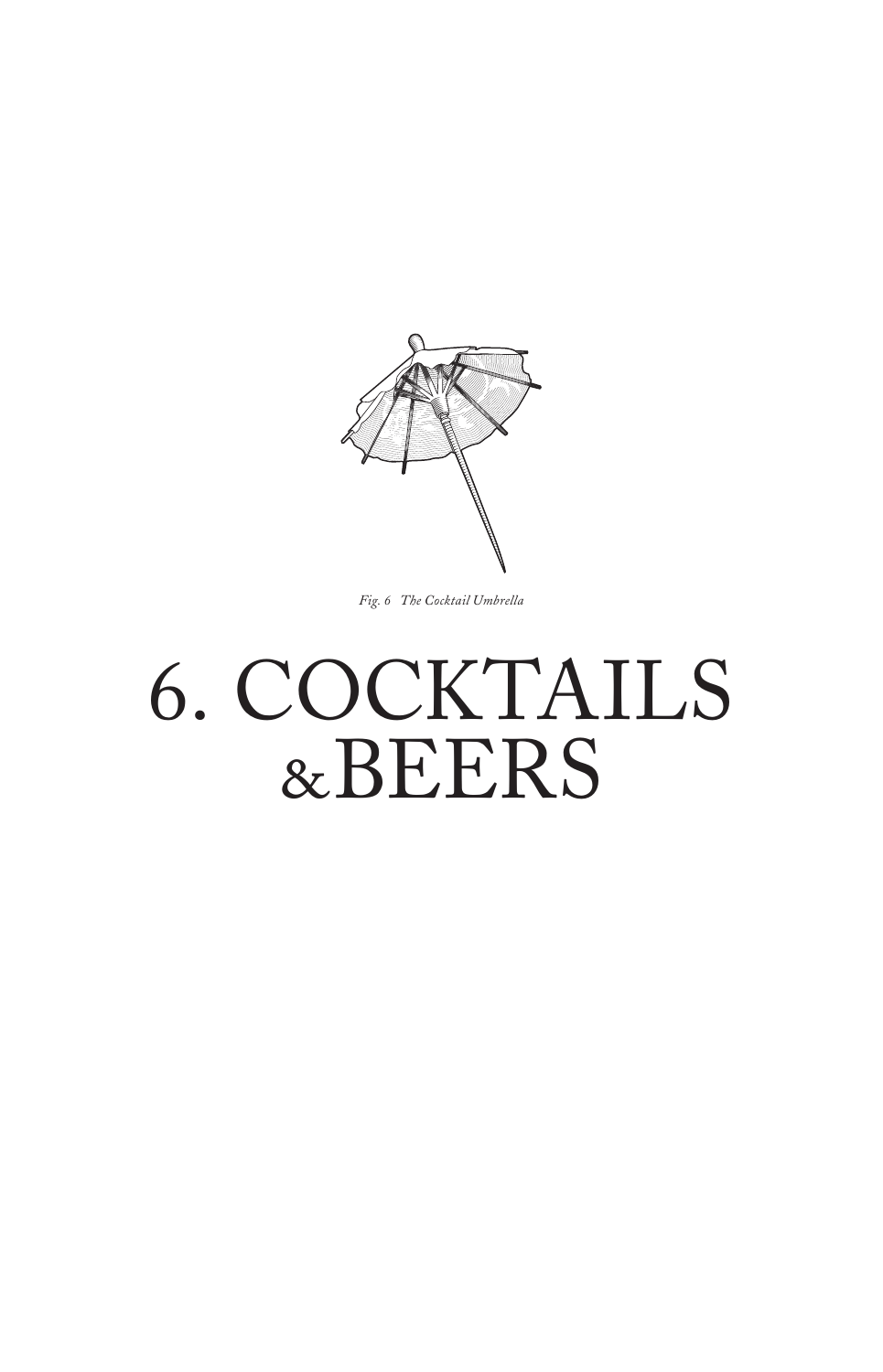why why why why why why why 

### **Cocktails**

এয়াঙ, প্রাঞ্জ, প্রাঞ্জ, প্রাঞ্জ, প্রাঞ্জ, প্রাঞ্জ, প্রাঞ্জ, প্রাঞ্জ, প্রাঞ্জ, প্রাঞ্জ, প্রাঞ্জ, প্রাঞ্জ, প্রাঞ্জ, প্রাঞ্জ,

#### Long Island Iced Tea

light rum, vodka, gin, triple sec, fresh lemon juice & cola served tall over ice.

| Long Island Cranberry  R 56.00 |  |
|--------------------------------|--|

#### Bloody Mary

basil infused vodka stirred with tomato juice, fresh lemon & Royale's secret spice mix. Served mild or spicy & completed with celery & olives.

| The Virgin Mary  R 40.00 |  |
|--------------------------|--|

#### Citrus Circus

lemon & orange infused vodka, raspberries, fresh mint, rose petal sugar, lime, lemon & orange juice. Served straight up in a chilled martini glass.

................................................ **r 58.00**

#### Margarita

reposado tequila shaken with triple sec, fresh lime & a squeeze of orange. Served either frozen or on the rocks with a sea salt rim & lime wheel.

................................................ **r 60.00**

#### Penny Royale (tea)

gin shaken with rooibos, litchi juice, rolled cinnamon, cardamom pods, honey, fresh lemon juice, mint & a dash of buchu bitters. Served tall over ice.

................................................ **r 50.00** *Non-alcoholic cocktail* ................ **r 35.00**

#### Classic Mojito

light rum muddled with fresh mint, lime juice, pure cane sugar & a splash of soda.

| Also available in the following variations: |  |
|---------------------------------------------|--|
| Ginger Mojito  R 58.00                      |  |
| Raspberry Mojito  R 58.00                   |  |

#### Strawberry and Basil Mule

basil infused vodka shaken with fresh lime & strawberries, served tall over ice with spicy ginger beer & completed with fresh basil & root ginger.

................................................ **r 58.00**

#### Tiki Tonka

light rum served tall over ice with fresh coriander, vanilla liqueur, mango, cranberry & lime juice. Completed with orange bitters & a splash of soda.

............................................... **r 58.00** *Non-alcoholic cocktail* ................ **r 38.00**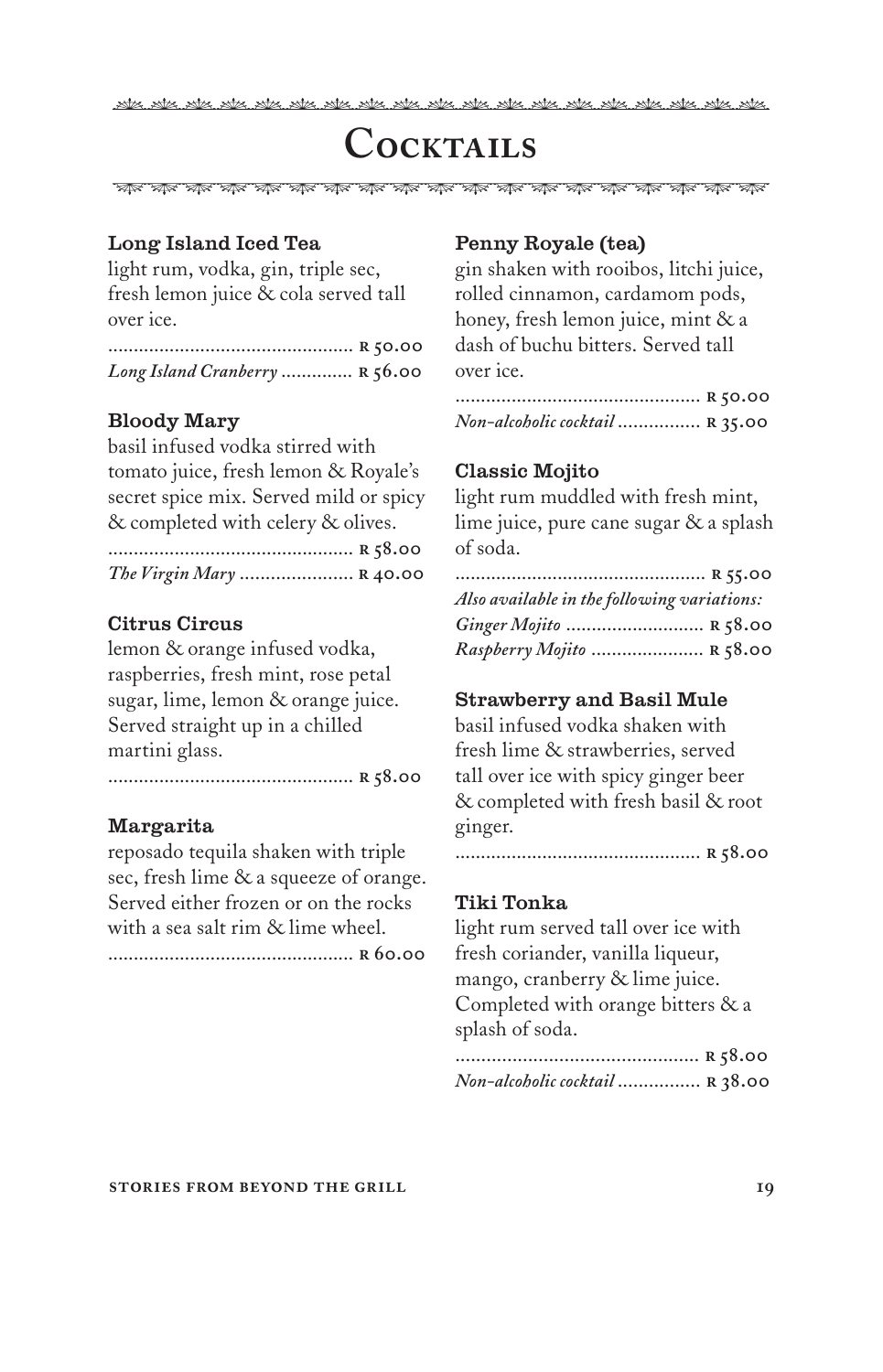## **Craft Beers & Ciders**

#### Citizen Beer

#### Brewers & Union

| Alliance - Amber Ale FAVOURITE<br>350ml Draught  R 30.00<br>500ml Draught  R 42.00 | <b>Steph Weiss</b><br>Bavarian Wheat Beer 340ml Can |  |
|------------------------------------------------------------------------------------|-----------------------------------------------------|--|
| Saboteur - English IPA                                                             | Ukhamba Beerworx                                    |  |
| 440ml Bottle  R 42.00                                                              | Saison 330ml bottle  R 42.00                        |  |
| Diplomat - Czech Pilsner<br>440ml Bottle  R 42.00                                  | Eversons                                            |  |
|                                                                                    | Cloudy Apple Cider $R$ 44.00                        |  |
| Patriot - Light Lager<br>440ml Bottle  R36.00                                      | Dragon Brewing Co                                   |  |
| Guardian - Pale Ale FAVOURITE<br>350ml Draught  R 30.00                            | Fiery Ginger Beer  R 50.00                          |  |

**Please see our specials board for other Craft Beers in stock.**

500ml Draught ..................... **r 42.00**

<u>, kts., kts., kts., kts., kts., kts., kts., kts., kts., kts., kts., kts., kts., kts., kts., kts., kts., kts.,</u>

### **Local & Imported Beers**

Heineken, Tafel Lager, Windhoek, Windhoek Light, Black Label, Savanna, Erdinger Non-Alcoholic.

**20 stories from beyond the grill**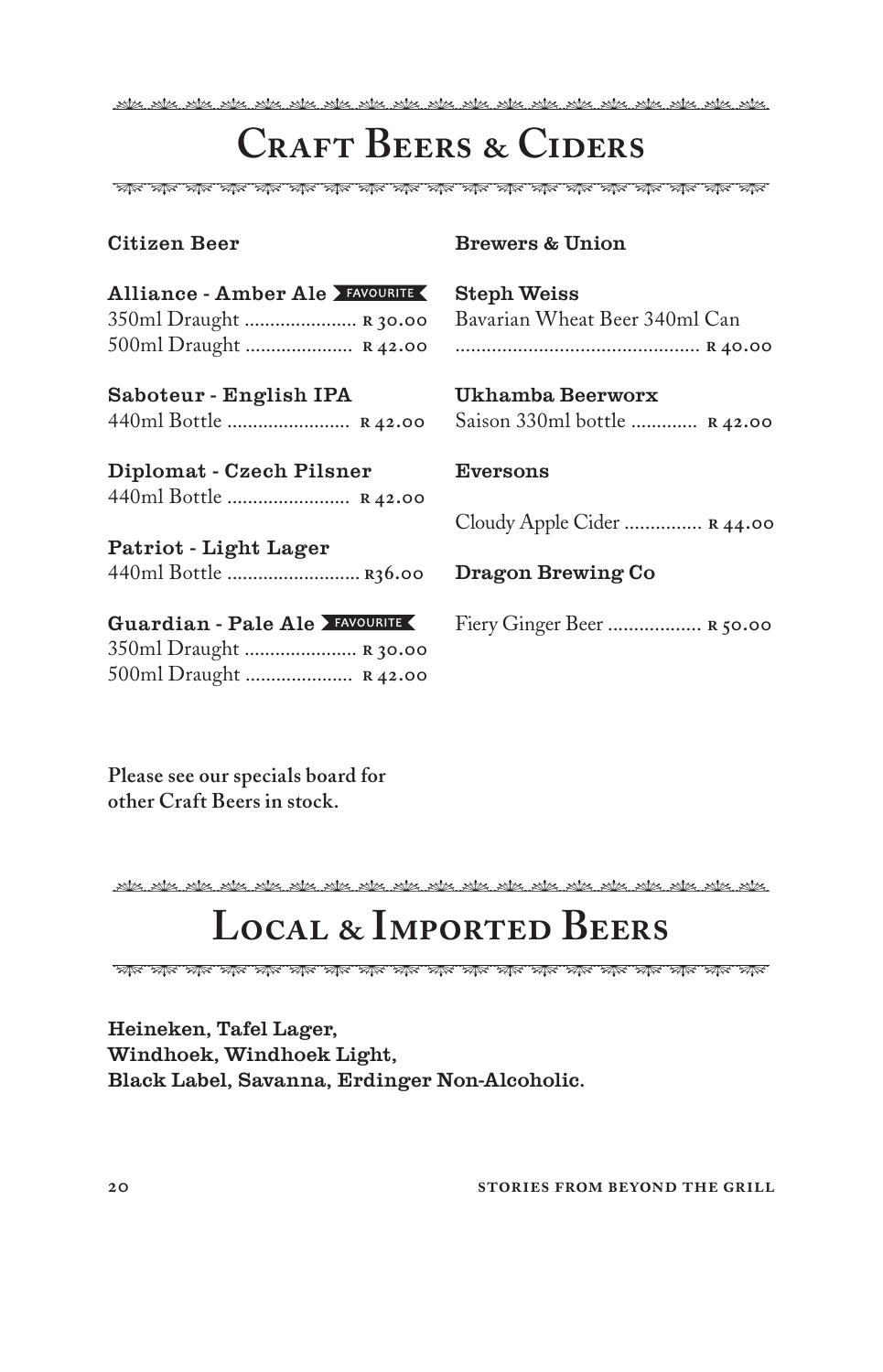

*Fig. 7 The Corkscrew*

# 7. WINE LIST

*These wines were chosen not only for their outstanding quality, but also selected based on their origins. Our wine list incorporates boutique enterprises with larger Fair Trade producers, wineries practicing sustainable farming or supporting nature conservation, as well as those working to better the lives of their surrounding communities. Do good: drink wine.*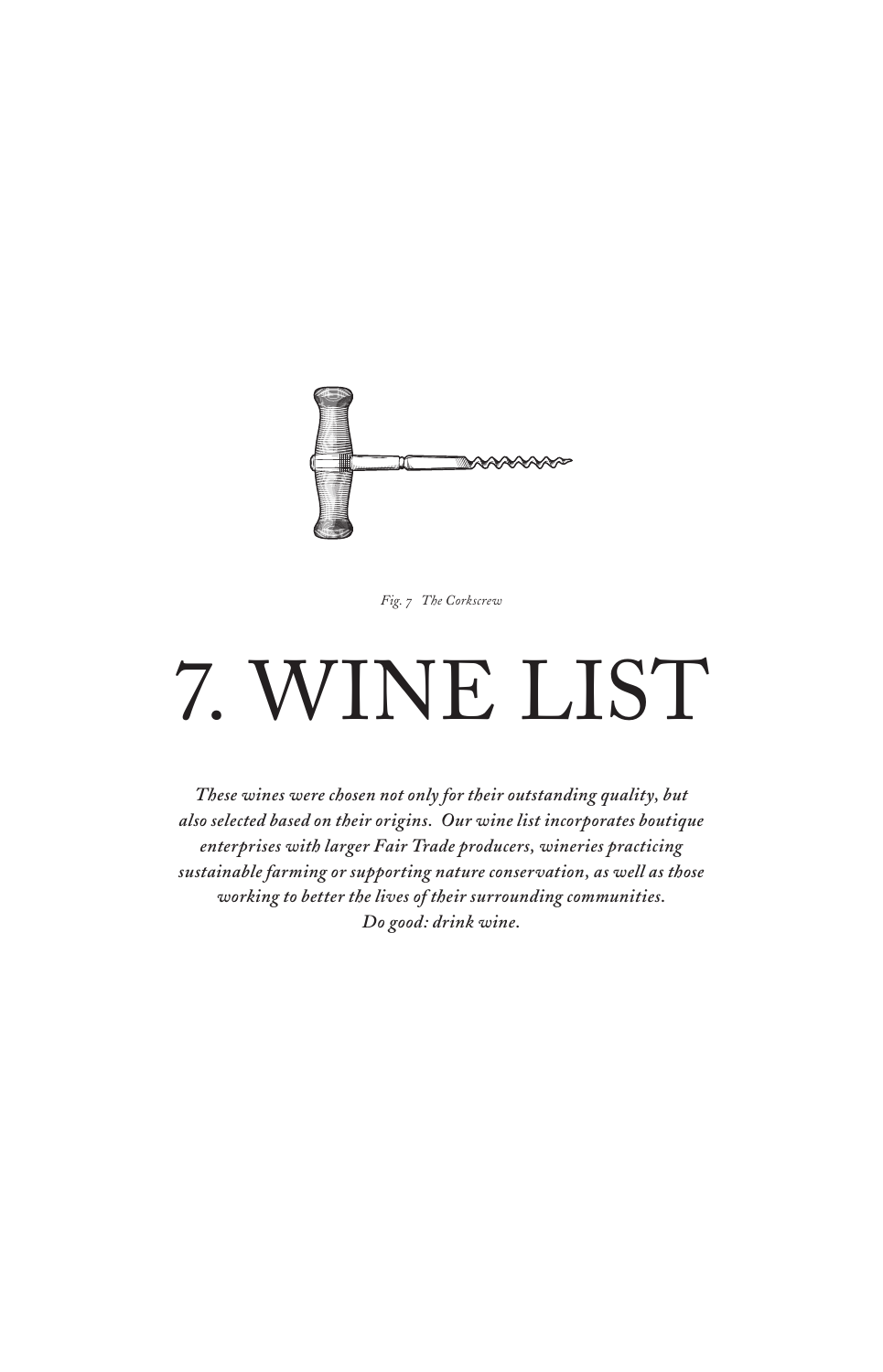2008. Ala , Ala , Ala , Ala , Ala , Ala , Ala , Ala , Ala , Ala , Ala , Ala , Ala , Ala , Ala , Ala , Ala , A

# **House Wines**

gls bot

| $_{\rm Red}$ | 30120 |
|--------------|-------|
| White        | 30120 |

### **Red**

| GLS | <b>BOT</b> |                           | GLS | BOT        |
|-----|------------|---------------------------|-----|------------|
|     |            | Shiraz                    |     |            |
|     |            | Noble Hill                |     | <b>т6о</b> |
|     | 180        | Saronsberg Provenance     |     | 195        |
|     | 200        |                           |     |            |
|     |            | Cabernet Sauvignon        |     |            |
|     |            | De Krans*                 |     | 35130      |
|     | 130        | Warwick 'The First Lady'* |     | 180        |
|     | 220        | Nitida*                   |     | 220        |
|     |            |                           |     |            |
|     | 150        |                           |     |            |
|     | 195        |                           |     |            |
|     |            | 40160                     |     |            |

#### **22 stories from beyond the grill**

\* We phoned the wineries so you don't have to - these wines are vegan friendly.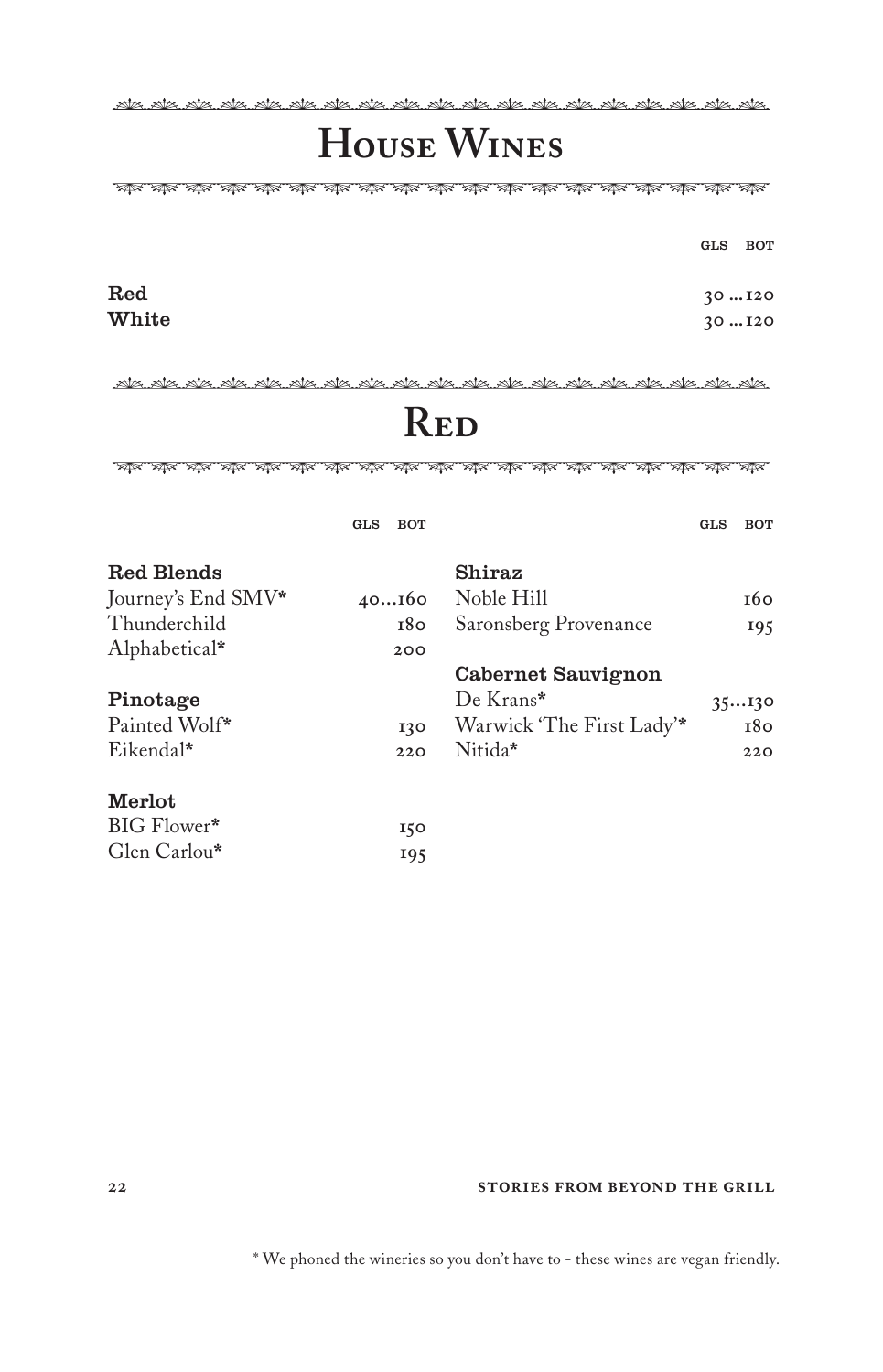### **WHITE**

ৰিয়া ৰাজ্য কৰি আৰু আৰু প্ৰতি কৰি আৰু আৰু প্ৰতি কৰি আৰু আৰু পৰীক পৰীক কৰি পৰীক পৰীক পৰীক পৰীক

| GLS                           | <b>BOT</b>     |                         | GLS | <b>BOT</b> |
|-------------------------------|----------------|-------------------------|-----|------------|
| Sauvignon Blanc               |                | Rosé                    |     |            |
| BIG Flower*                   | 35130          | Newton Johnson Felicité |     | 125        |
| Vondeling*                    | 140            | DeMorgenzon             |     | 150        |
| Saronsberg                    | <sup>175</sup> |                         |     |            |
|                               |                | Chenin Blanc            |     |            |
| Chardonnay                    |                | Bosman Bo-vallei*       |     | <b>I2O</b> |
| Alvi's Drift*                 | 130            | Miles Mossop            |     |            |
| Journey's End 'The Haystack'* | 150            | 'The Introduction'*     |     | 185        |
|                               |                | Botanica*               |     | 280        |

بمطعر بمطعر بمطعر بمطعر بمطعر بمطعر بمطعر بمطعر بمطعر بمطعر بمطعر بمطعر بمطعر بمطعر بمطعر بمطعر بمطعر بمطعر

### **Sparkling**

| Solms Astor Cape Jazz Shiraz | 120 |
|------------------------------|-----|
| Villiera Tradition Brut*     | 235 |
| Ambeloui Brut*               | 350 |

Please check specials boards for additional wines that may be on offer. Corkage of R45 per 750ml bottle / 1 bottle per 4 guests.

#### **stories from beyond the grill 23**

\* We phoned the wineries so you don't have to - these wines are vegan friendly.

**bot**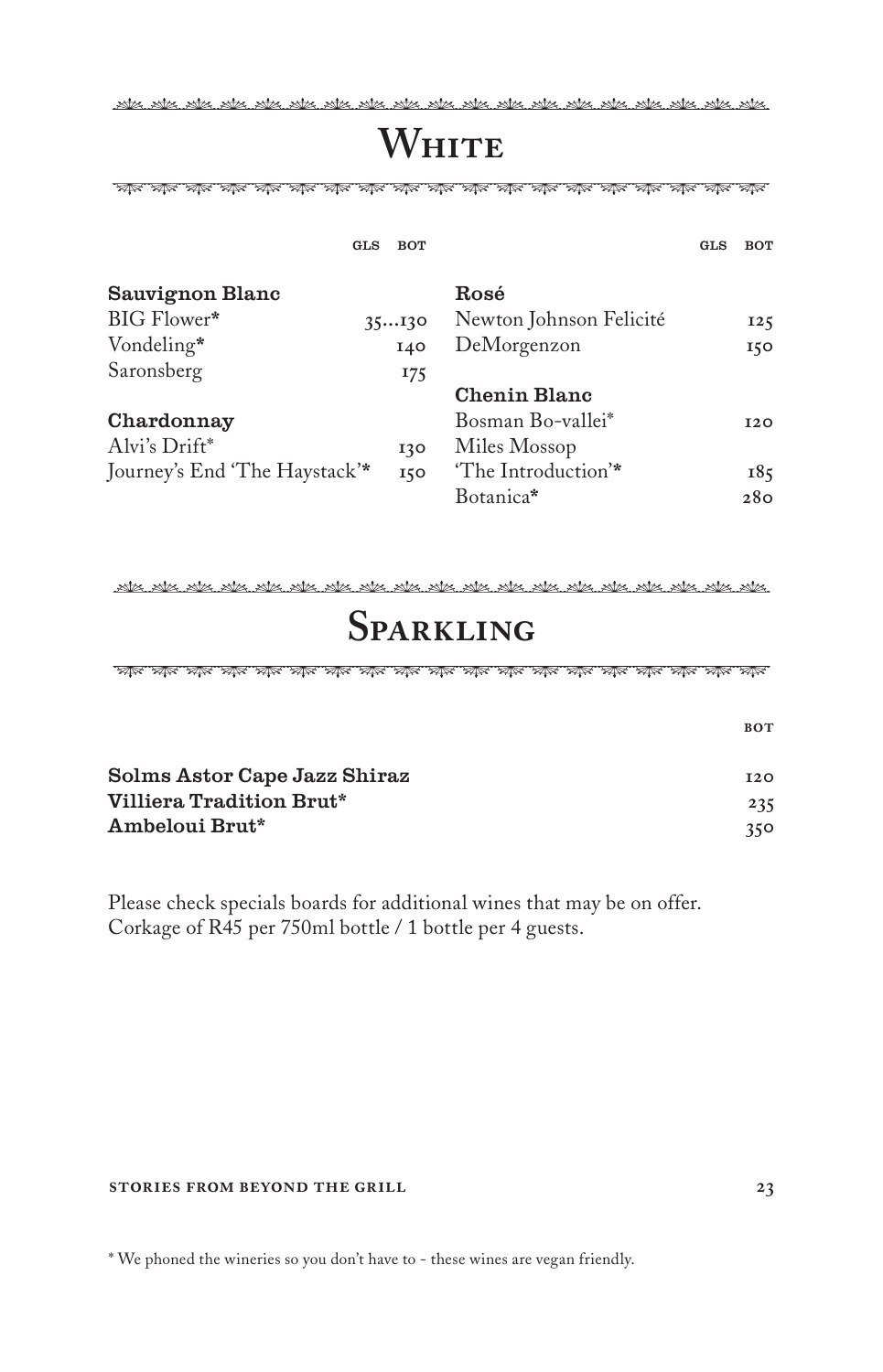

**we hope you enjoy your time with us.**

**-**

**for after dinner drinks, please visit the waiting room, located on the top story of the royale building.** 

**royale kitchen, on the first floor is available for birthdays & corporate functions. please e-mail info@royaleeatery.com for enquiries.** 

> **visit us online at www.royaleeatery.com**

- **www.facebook.com/RoyaleEatery**
- **www.facebook.com/WaitingRoomCT**
- **www.twitter.com/Royale\_Eatery**
- **instagram/Royale\_Eatery**
- **instagram/waitingroom.ct**

**design by www.mondaydesign.co.za**